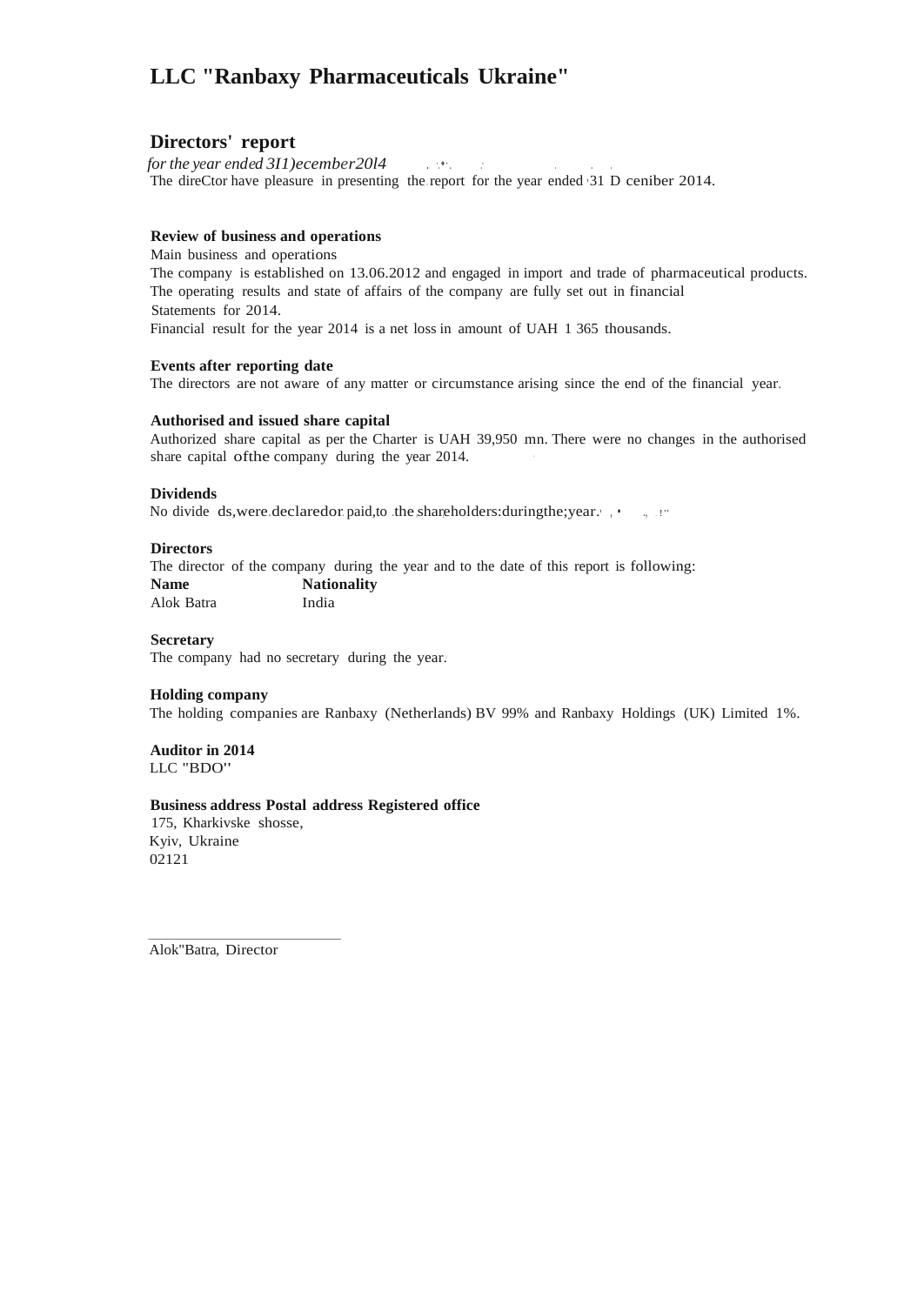## **Auditor's Report**

Members of the Limited Liability Company "Ranbaksi Pharmaceuticals Ukraine"

#### **Opinion on financial statements**

We have audited the financial statements of Limited Liability Company

"Ranbaksi Pharmaceuticals Ukraine" (hereinafter - the Company), (enterprise code 38265984, location: legal and actual address: 02121, m. Kyiv, str. Kharkiv highway, 175, date of state registration of 13.06.2012) attached, which consists of statement of financial position as at 31 December 2014 and the related statements of comprehensive income, cash flows and equity for the year then ended, as wel as of significant accounting policies and other explanatory notes drawn up in accordance with International Financial Reporting Standards (hereinafter - "financial statements").

#### **Management's responsibility for financial reporting**

Management is responsible for the preparation of financial statements in accordance with International Financial Reporting Standards. Management is also responsible for such internal control that he determines is necessary to enable the preparation of financial statements that are free from material misstatement due to fraud or error.

#### **Auditor's Responsibility**

Our responsibility is to express an opinion on these financial statements based on our audit. We conducted our audit in accordance with International Standards on Auditing. Those standards require that we comply with ethical requirements and plan and perform the audit to obtain reasonable assurance whether the financial statements are free of material misstatement.

An audit involves performing procedures to obtain audit evidence about the amounts and disclosures in the previous financial statements. The procedures selected depend on the auditor's judgment, including the assessment of the risks of material misstatement of the financial statements, whether due to fraud or error. Making those risk assessments, the auditor considers internal control relevant to the entity drawing up financial statements in order to design audit procedures that are appropriate in the circumstances, but not for the purpose of expressing an opinion on the effectiveness of internal control of the entity. An audit also includes evaluating the appropriateness of accounting policies used and the reasonableness of accounting estimates made by management, as wel as evaluating the overal financial statement presentation.

We believe that obtained is sufficient and appropriate audit evidence to express our opinion.

#### **Basis for qualified opinion**

The auditors did not participate in inventories in the amount of 57,347 thousand. UAH. As at 31 December 2013, as it was before we were appointed auditors of the Company. Due to the nature of the records we were unable to verify the amount of reserves as of the dates and related costs that relate to financial results in 2013 by other audit procedures.

#### **A qualified opinion**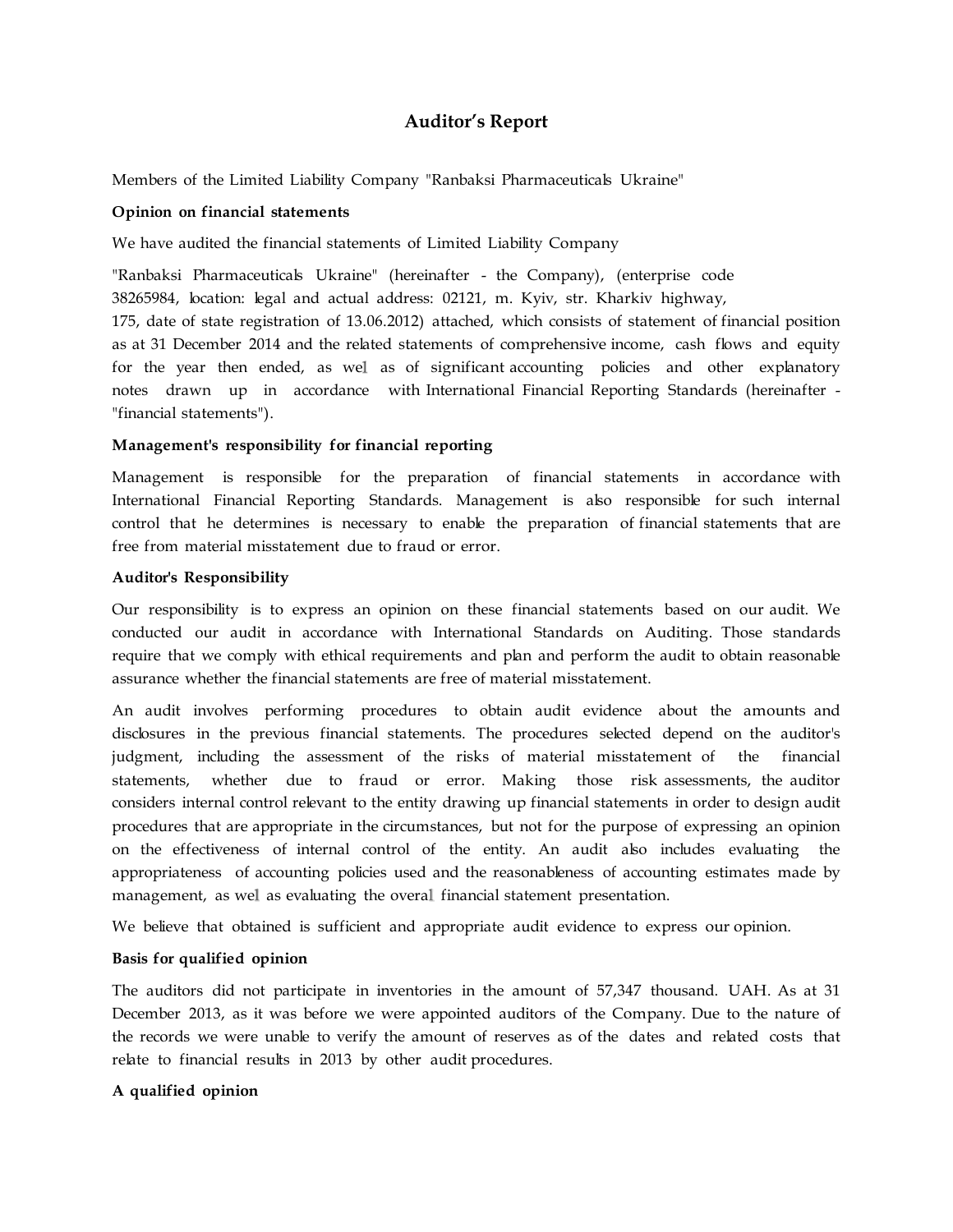We believe that excluding the impact on financial reporting issues described in the previous paragraph, the financial statements as at 31.12.2014 year and for the year ended on that date, prepared in al material respects in accordance with IFRS.

#### **Explanatory Paragraph**

Without changing our opinion, we draw attention to the fact that the Ukrainian economy is in a protracted crisis, complicated military conflict in eastern Ukraine and unrecognized separation of the Autonomous Republic of Crimea. By results of 2014 the international rating agencies significantly downgraded the sovereign debt of Ukraine. In addition, due to the above factors and negative expectations of the population, Ukrainian hryvnia in 2014 depreciated by 97% and 74%, relative to the US dolar and the euro, respectively. The stabilization of the situation in Ukraine largely depend on government action to address the armed conflict, reforming the financial, administrative, fiscal and legal systems of the country. As a result of the impact of these and other factors, the results of the reporting period, the Company received in

2014 a net loss of 1 365 thousand. UAH. against 4,246 thousand. profit for the previous period. These and other circumstances indicate the existence of uncertainty, which in case of further deterioration of the situation may ca into question the ability of the Company to continue its operations continuously. However, the Company has financial support from the parent company in the form of trade credit and favorable commodity supply, alowing it to maintain adequate liquidity and financial stability.

> LLC "BDO" Kyiv, Ukraine January 20, 2015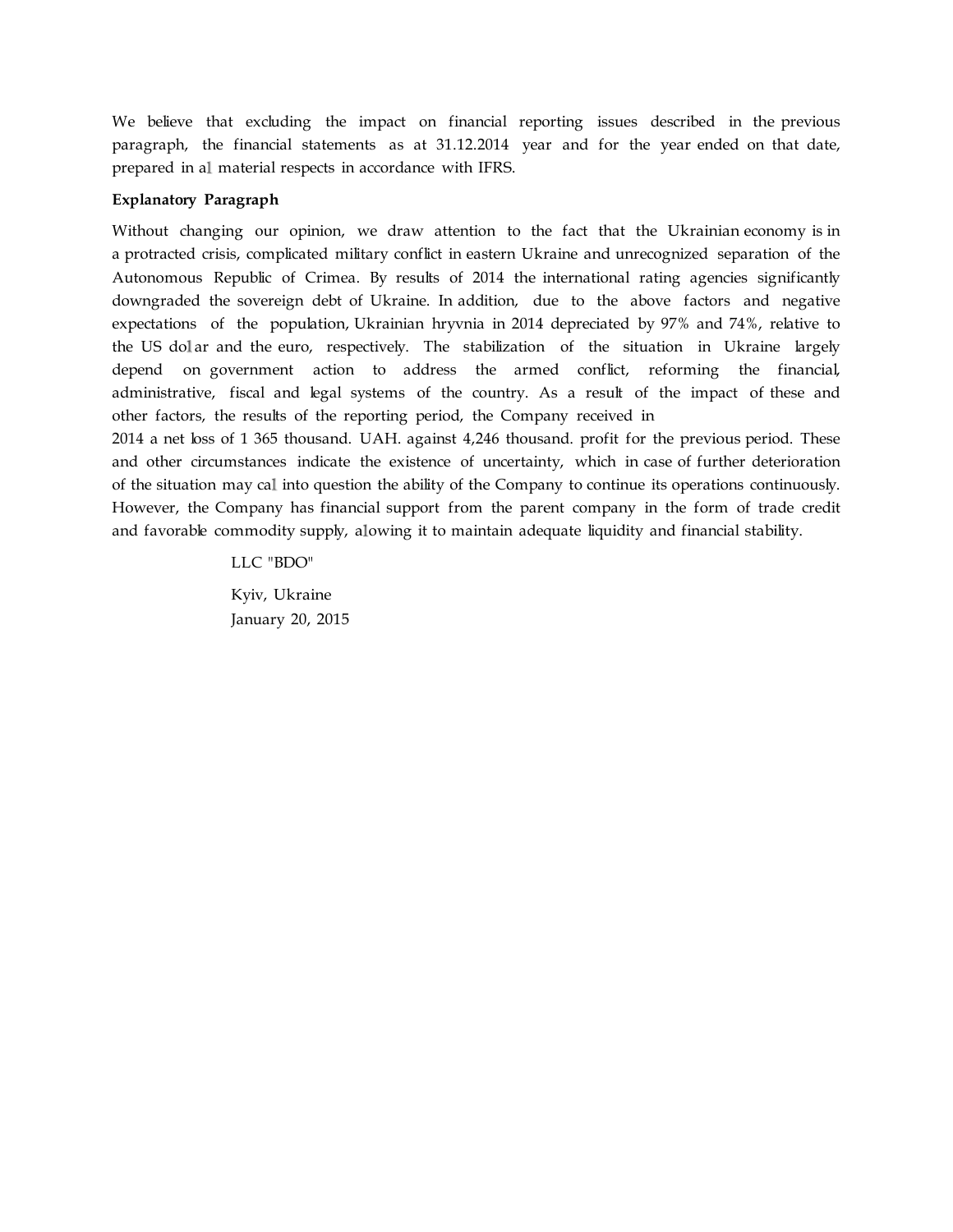# STATEMENT OF FINANCIAL POSITION

# on December 31, 2014

|                                   | <b>Notes</b> | 2014       | 2013       |
|-----------------------------------|--------------|------------|------------|
|                                   |              | <b>UAH</b> | <b>UAH</b> |
| Non-current assets                |              |            |            |
| <b>Fixed assets</b>               | 7            | 1,272      | 529        |
| Intangible assets                 | 8            | 130        | 87         |
| Deferred tax assets               | 9            | 617        | 329        |
|                                   |              | 2,019      | 945        |
| Inventories                       | 10           | 55,829     | 57,347     |
| Prepayments and other receivables | 11           | 5,547      | 1,586      |
| Cash and cash equivalents         | 12           | 20,251     | 8,465      |
|                                   |              | 81,627     | 67,398     |
| <b>Total assets</b>               |              | 83,646     | 68,343     |
| Equity                            |              |            |            |
| Authorized capital                | 13           | 39,950     | 39,950     |
| Retained profit / uncovered loss  |              | 1,368      | 2,733      |
| Total equity                      |              | 41,318     | 42,683     |
| <b>Current liabilities</b>        |              |            |            |
| Trade payables                    | 14           | 35,970     | 20,385     |
| Providing current expenses        | 15           | 3,435      | 2,699      |
| Current liabilities Income tax    | 9            | 2,912      | 2,570      |
| Other current liabilities         | 14           | 11         | 6          |
|                                   |              | 42,328     | 25,660     |
| Total liabilities and equity      |              | 83,646     | 68,343     |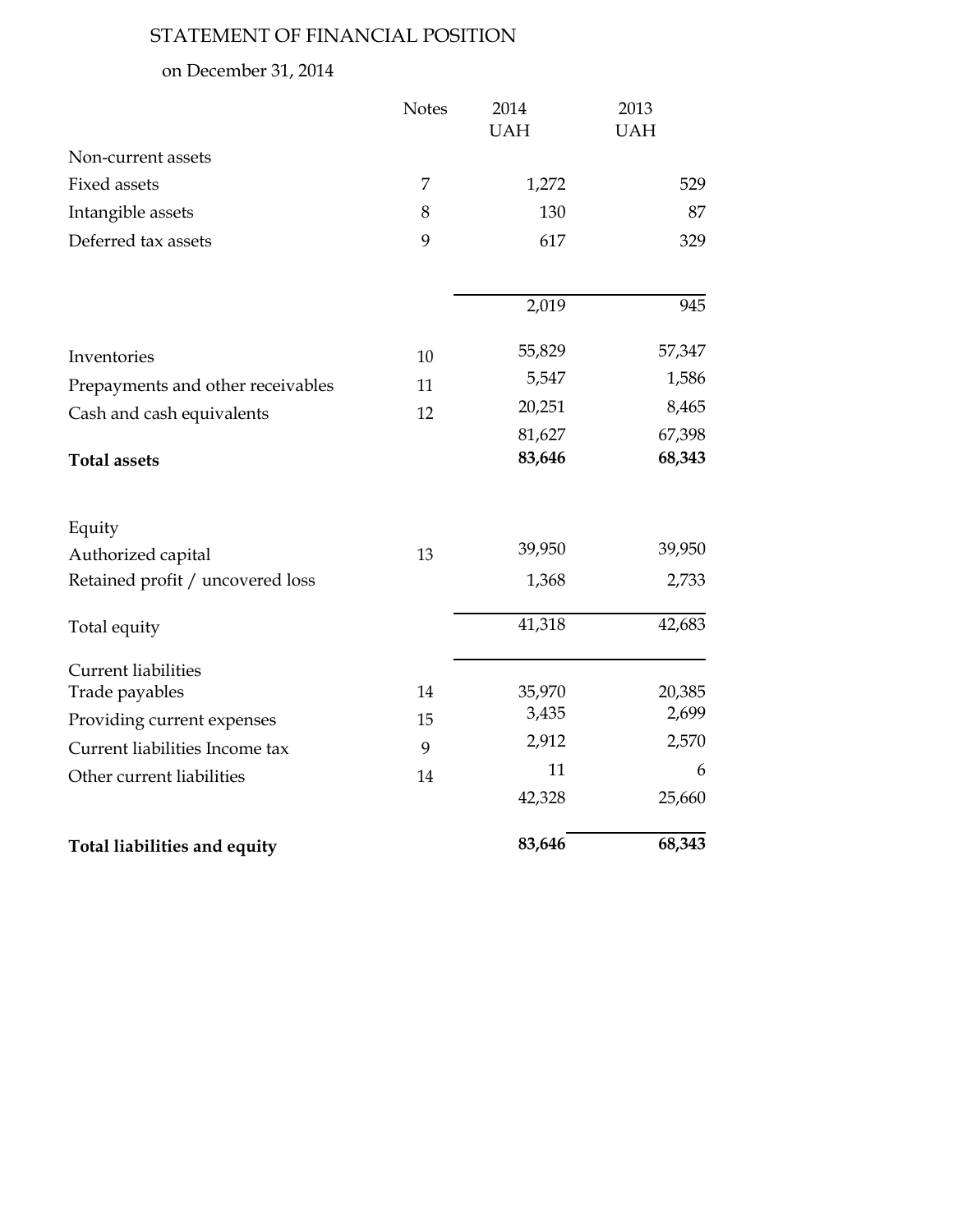# STATEMENT OF COMPREHENSIVE INCOME for the year ended December 31, 2014

(In thousands)

|                                      | <b>Notes</b> |            |            |
|--------------------------------------|--------------|------------|------------|
|                                      |              | <b>UAH</b> | <b>UAH</b> |
| Revenues from sales                  | 16           | 190,579    | 204,714    |
| Cost of sales                        | 17           | (102, 485) | (169, 924) |
| <b>Gross Profit</b>                  |              | 88,094     | 34,790     |
| Administrative costs                 | 18           | (10, 183)  | (4,253)    |
| Cost of sales                        | 19           | (57, 383)  | (18, 138)  |
| Other income                         | 20           | 7          | 5,547      |
| Other expenses                       | 21           | (18,099)   | (11, 125)  |
| Profit (loss)                        |              | 2,436      | 6,821      |
| Income tax                           | 9            | (3,801)    | (2,575)    |
| Net income (loss) for the period and |              |            |            |
| comprehensive income                 |              | (1, 365)   | 4,246      |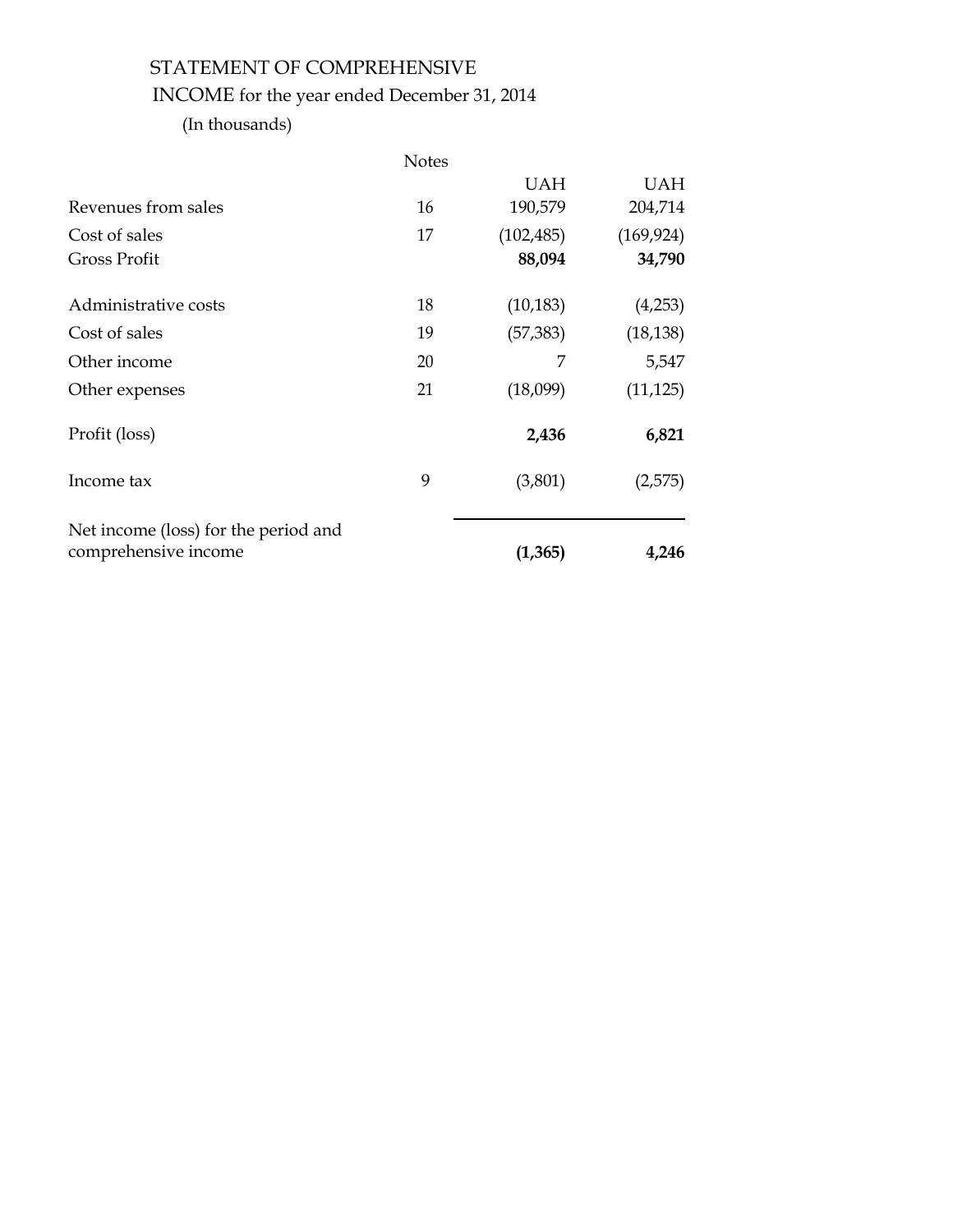# STATEMENT OF CASH FLOWS

# for the year ended December 31, 2014

| (In thousands) |  |
|----------------|--|
|                |  |

|                                                                         | 2013       |            |
|-------------------------------------------------------------------------|------------|------------|
| Cash flows from operating activities                                    | <b>UAH</b> | <b>UAH</b> |
| Income:                                                                 |            |            |
| Revenues from sales                                                     | 202,806    | 204,808    |
| Back advances paid                                                      | 54         | 87         |
| Other revenues                                                          | 106,878    | 195        |
| Total income from operating activities                                  | 309,738    | 205,090    |
| Benefits:                                                               |            |            |
| For goods and services                                                  | (143, 887) | (221,740)  |
| Labor                                                                   | (23,903)   | (4,749)    |
| Expenditure on state social insurance for                               |            |            |
| employees                                                               | (9,953)    | (1,902)    |
| Taxes and fees                                                          | (9,105)    | (900)      |
| Other expenditure                                                       | (112, 416) | (4,707)    |
| Total payments for operating activities                                 | (299, 264) | (233,998)  |
| Net cash from operating activities                                      | 10,474     | (28,908)   |
| Cash flows from investing activities                                    |            |            |
| Acquisition of fixed assets                                             | (942)      | (409)      |
| Purchase of intangible assets                                           | (65)       | (15)       |
| Net cash used in investing activities                                   | (1,007)    | (424)      |
| Cash flows from financing activities                                    |            |            |
| Contributions to the authorized capital                                 |            | 28,775     |
| Net cash from financing activities                                      |            | 28,775     |
| Net decrease / increase in cash                                         | 9,467      | (557)      |
| Cash at beginning of year<br>Effect of changes in exchange rates on the | 8,465      | 9,022      |
| balance                                                                 | 2,319      |            |
| Cash at end of year                                                     | 20,251     | 8,465      |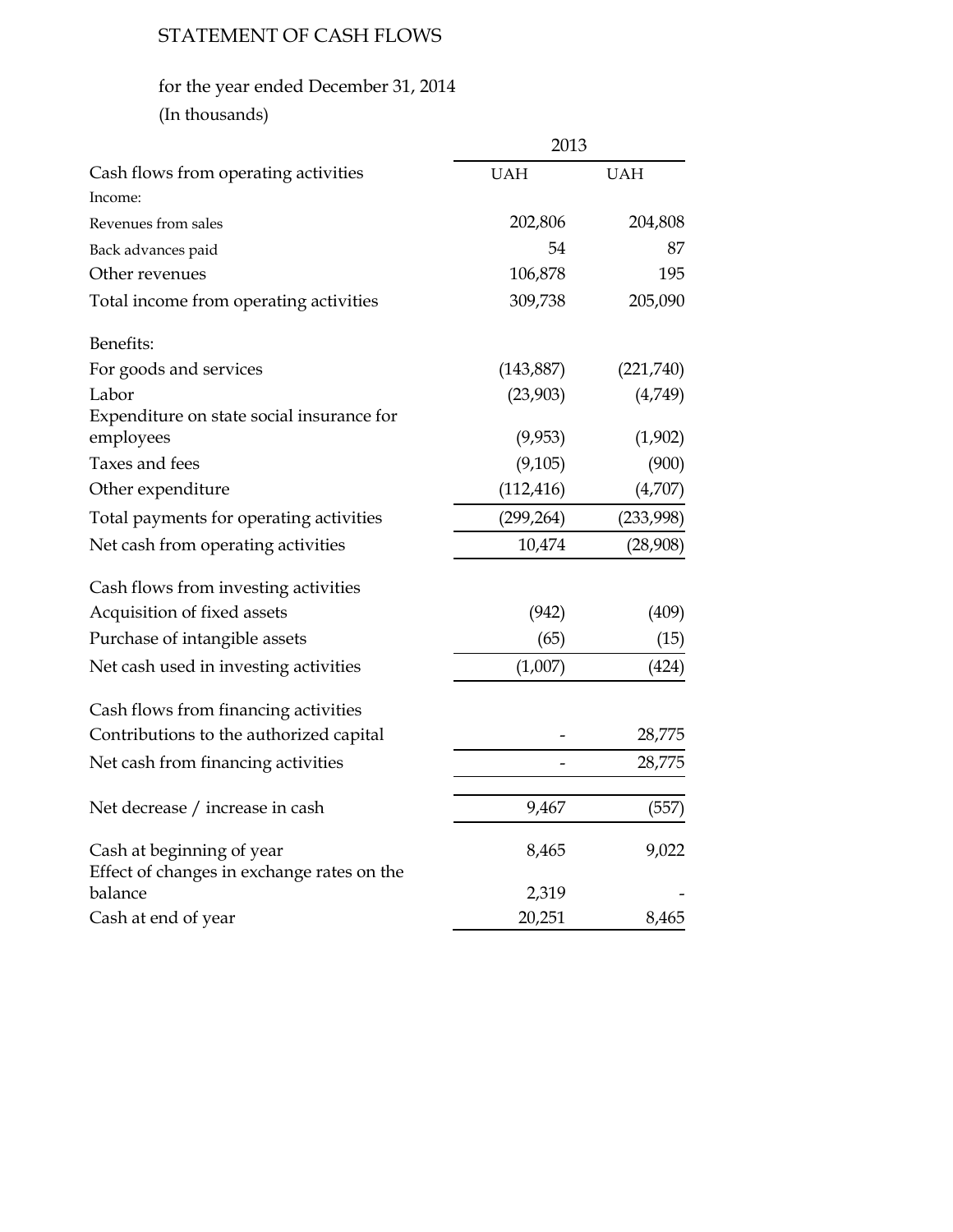# STATEMENT OF CHANGES IN EQUITY for the year ended December 31, 2014

|                                |            | (In thousands of UAH) |              |
|--------------------------------|------------|-----------------------|--------------|
|                                | Authorized | capital Total revenue | Total equity |
| December 31, 2012              | 11175      | (1513)                | 9662         |
| Net profit of the period       |            | 4246                  | 4246         |
| Total comprehensive income     |            | 4246                  | 4246         |
| Contributions to share capital | 28775      |                       | 28775        |
| December 31, 2013              | 39950      | 2733                  | 42683        |
| Net loss for the period        |            | (1365)                | (1365)       |
| Total comprehensive income     |            | (1365)                | (1365)       |
| December 31, 2014              | 39950      | 1368                  | 41318        |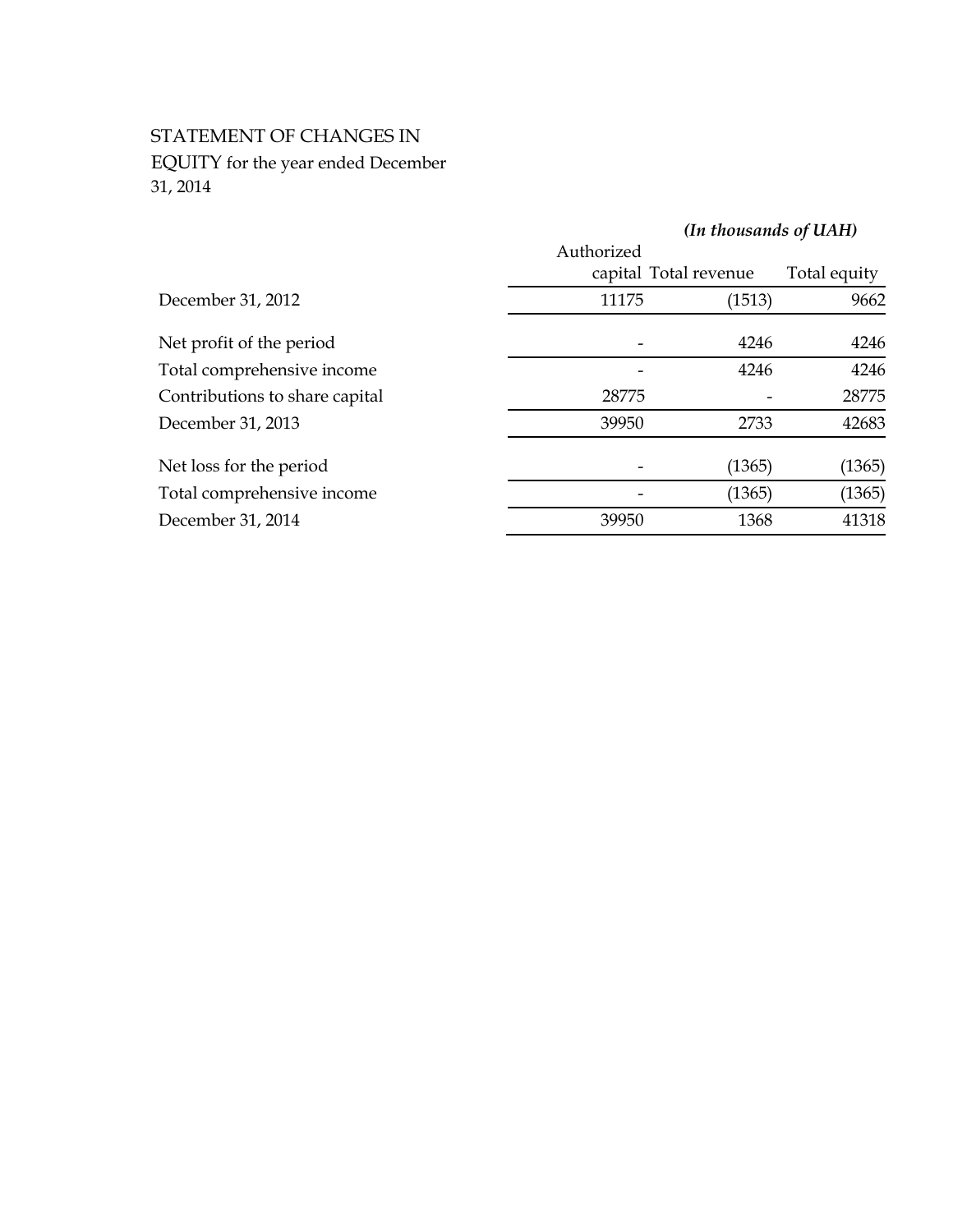Notes to the financial statements.

Note 1.Tovarystvo and activities

# *Title:*

Full name in Ukrainian: Limited Liability Company "Ranbaksi Pharmaceuticals Ukraine" (hereinafter - the Company). Ukrainian language short name: Ltd. "Ranbaksi Pharmaceuticals Ukraine"; Commercial (brand) name: LLC "Ranbaksi Pharmaceuticals Ukraine."

Enterprise code: 38265984;

# *Location:*

The legal address of the Company: Ukraine, 02121, Kyiv, Kharkiv highway, 175. The mailing address of the Company: Ukraine, 02121, Kyiv, Kharkiv highway, 175. Telephones m. Kyiv: (044) 371-77-21, fax / fax: (044) 371-77-23.

Internet: [http://www.ranbaxy.com.ua/](https://translate.google.com/translate?hl=en&prev=_t&sl=uk&tl=en&u=http://www.ranbaxy.com.ua/)

Limited Liability Company "Ranbaksi Pharmaceuticals Ukraine" or "Company" registered 13.06.2012 under the current legislation of Ukraine. The main activity of which deals with society is wholesale of pharmaceutical goods.

Note 2. Basic approaches to financial reporting

Statement of compliance with IFRSs These financial statements have been prepared in accordance with International Financial Reporting Standards (IFRS).

Reporting date and reporting period

The date of the annual financial statements for 2014 is 31 December 2014. Previous reporting period lasted from 1 January 2013 to 31 December 2013.

Functional currency and reporting unit of measurement

The financial statements are presented in Ukrainian hryvnia, which is the functional currency of the Company. All financial information presented in Ukrainian hryvnias, rounded to the nearest thousand, unless otherwise indicated.

Note 3. New standards and interpretations

# *New and revised standards and interpretations to be applied by the Company*

In general, the accounting policies are consistent with those of the previous financial year. Certain new standards and interpretations become mandatory for application from 1 July 2014. Here are the new and revised standards and interpretations to be applied by the Company at present or in the future:

Amendment to IAS 36 - *"Disclosure regarding the recoverable amount for nonfinancial assets".* This fix reduces the circumstances in which the amount of compensation generating units or assets should be disclosed, and adds an explicit request for disclosure of the discount rate in determining impairment (or reversal of impairment), where the recoverable amount (based on fair value less costs of disposal)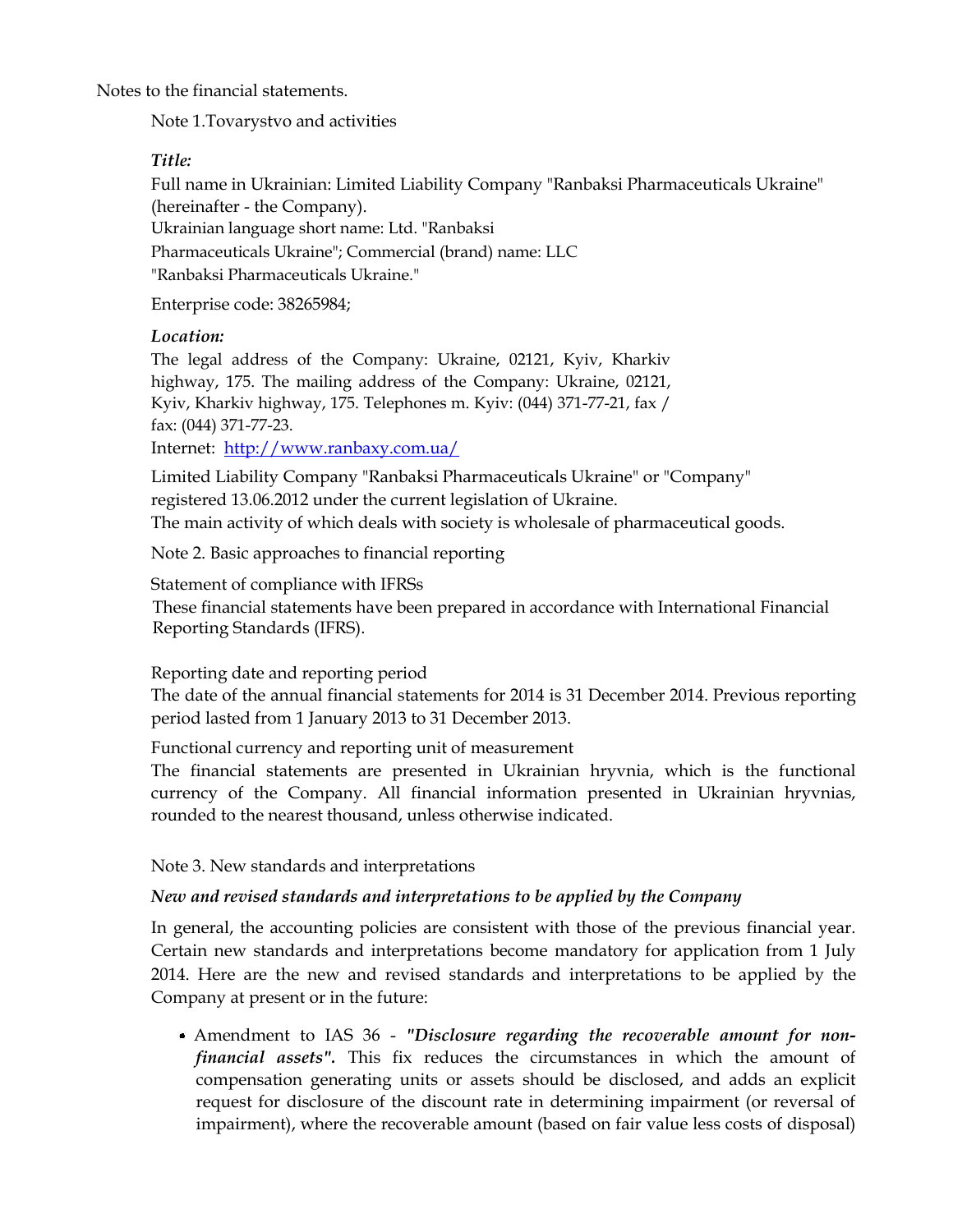is determined using discounting. These corrections had no impact on the financial position or performance of the Company.

- Amendment to IAS 39 *"Innovation derivatives and hedge accounting continue."* In these corrections supposed exclusion of the requirements discontinue hedge accounting when novation of a derivative designated as a hedging instrument conforms to established criteria. These corrections had no impact on the financial position or performance of the Company.
- Amendment to IAS 10, IAS 12 and IAS 27 *"Investment Companies"* include exclusion from consolidation requirements for companies that meet the definition of an investment company in accordance with IAS 10. Exceptions to the requirements for consolidation requires investment firms to take into account the subsidiaries at fair value through profit or loss. These corrections had no impact on the financial position or performance of the Company.
- IFRS 9 *"Financial Instruments"* standard published in November 2009, as amended to the current date. It replaces IAS 39 *"Financial Instruments: Recognition and Measurement"* in the classification and measurement of financial instruments and hedge accounting. This standard is effective for annual periods beginning on 1 January 2018, with earlier application permitted.
- IAS 15 *"Revenue from contracts with customers."* A key principle of the new standard for companies is to recognize revenue when displaying the fact of the transfer of goods or services to consumers, and at a rate that reflects the expected amount of revenues. Some concepts are still right in the standard were not discussed and therefore create problems in accounting - "income from services» («service revenue») or, for example, "fix contracts» («contract modifications») - is now due more clearly . IFRS 15 replaces these standards and interpretations: IAS 11,

*"Construction Contracts",* IAS 18 *"Income»,* IFRIC 13 *"Customer Loyalty Programmes»,* IFRIC 15 *"Agreements for Construction of Real Estate»,* IFRIC 18 *"Transfers of Assets from Customers"* , SIC-31 "Revenue - barter transactions involving advertising services." Comes into force on 1 January 2017.

Amendments to IFRS 7 *"Financial Instruments: Disclosures"* - describes cases where offsetting of financial instruments in the condensed interim financial statements is appropriate to comply with IAS 34.

Improvements to IFRS

In December 2013 were adopted amendment to the following standards in accordance with IFRSs 2011-2013 cycle improvements:

- IFRS 1 *"First-time Adoption of International Financial Reporting Standards"* specifies which versions of IFRS may be used on initial recognition (amended in Part conclusions);6/12/2015 \*\*\*\*\*\*\*\*\* \*\*\*\*\*\*\*\*\*
- IFRS 3 *"Business Combinations"* specifies that IFRS 3 excludes from its review of accounting for the formation of joint activities in the financial statements of the joint ventures;
- IFRS 13 *"Fair Value Measurement"* to be confirmed area determination Portfolio for exclusion to paragraph 52;
- IAS 40 *"Investment Property"* given an explanation of the relationship of IFRS 3 and IAS 40 in the classification of property as an investment property or real estate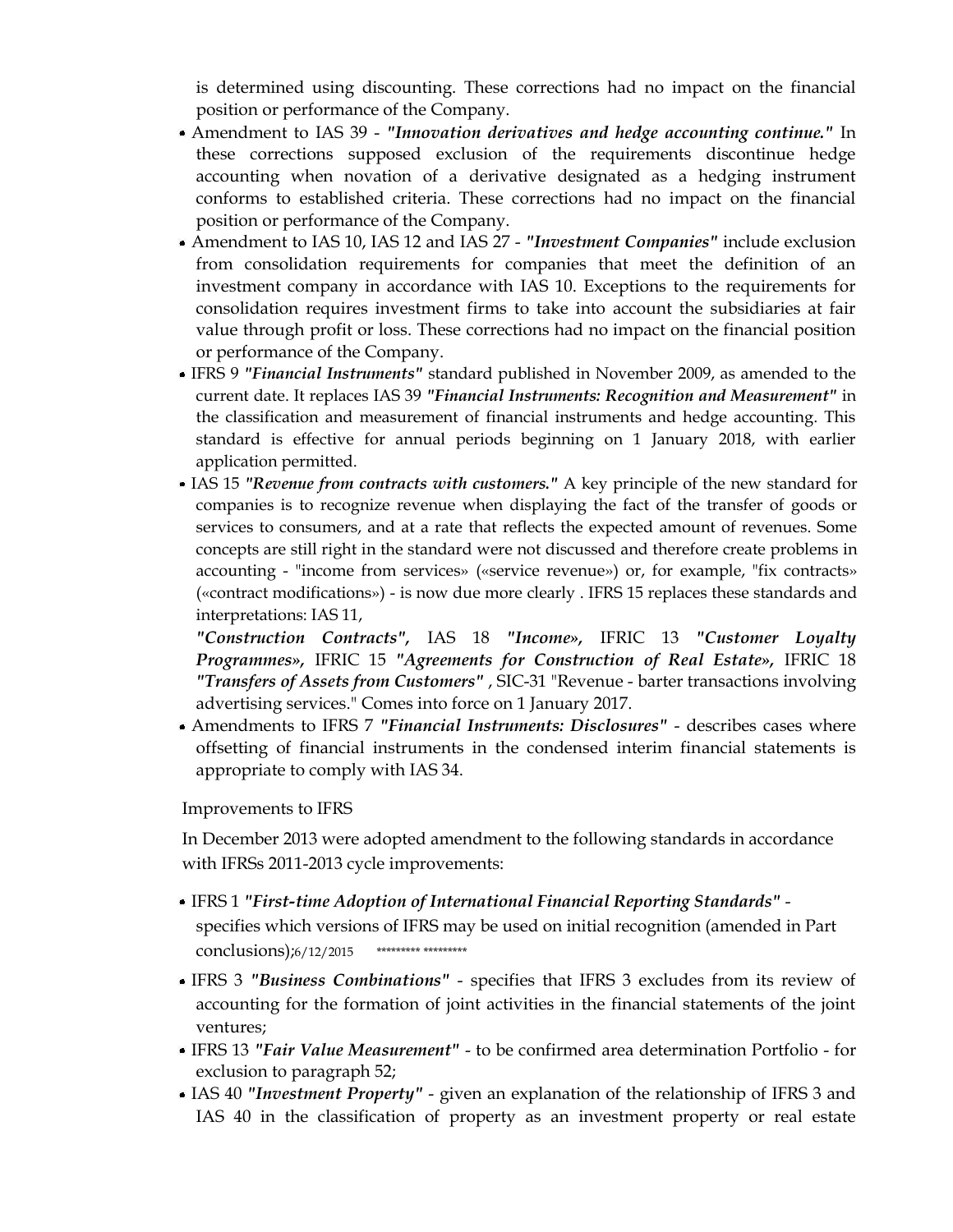occupied by the owner.

In December 2013 were adopted amendment to the following standards in accordance with IFRSs 2010-2012 cycle improvements:

- IFRS 2 *"Share-based Payment"* changes the definition of 'transfer of rights "and" market conditions "and adds the definition of' performance" and "terms of service";
- IFRS 3 " *Business Combinations* "- defines contingent consideration that is classified as an asset or liability assessment at fair value which should be carried out at each balance sheet date;
- IFRS 8 " *Operating Segments* "requires disclosure considerations guide the application of criteria for aggregation of operating segments, clarified that segment assets necessary approval only if indicated by segments are reported regularly;
- IFRS 13 " *Fair Value Measurement* "- clarified that the issue of IFRS 13 and making changes to IFRS 9 " *Financial Instruments* "and IFRS 39" *Financial Instruments: Recognition and Measurement* "does not preclude the display of some short-term receivables and payables without discounting;
- IAS 16 " *Property and equipment* "and IAS 38" *Intangible assets* "- clarified ;
- IAS 24 " *Disclosure of related parties* "- specifies the procedure for disclosing entities provide Services management.

These improvements are effective for annual periods beginning July 1, 2014 or after. The adoption of these improvements will have no impact on the financial statements of the Company.

Note 4. Operating environment and economic situation

The refusal of the government of Ukraine in November 2013 to sign the agreement Avenue. Association with the European Union countries led to mass protests and military confrontations in the south and east of Ukraine, and, consequently, the political and economic crisis. Improving the economic situation in the country depends on a combination of fiscal and other economic and legal measures that will be implemented by the Government of Ukraine. Due to the uncertainty of the list and timing for such measures, it is impossible to reliably estimate the effect of the current economic situation in the company. Trading partners Companies may be exposed to low liquidity, which in turn can affect their ability to repay their debts. Management is unable to reliably estimate the effects on the financial condition of the company any possible further deterioration in the financial markets and the growth of their instability.

The financial statements have been prepared assuming the continuity of the enterprise, which involves the realization of assets and liabilities in the normal course of economic activity. The financial statements do not include any adjustments for displaying possible future consequences concerning compensation and classification reflected amounts of money, other assets or liabilities that may arise from such uncertainty.

Note 5. Principles ratings

The financial statements have been prepared using accounting principles to historical cost.

# Going Concern

The financial statements have been prepared on the going concern of the Company, pursuant to which the realization of assets and settlement of liabilities is at its normal activities.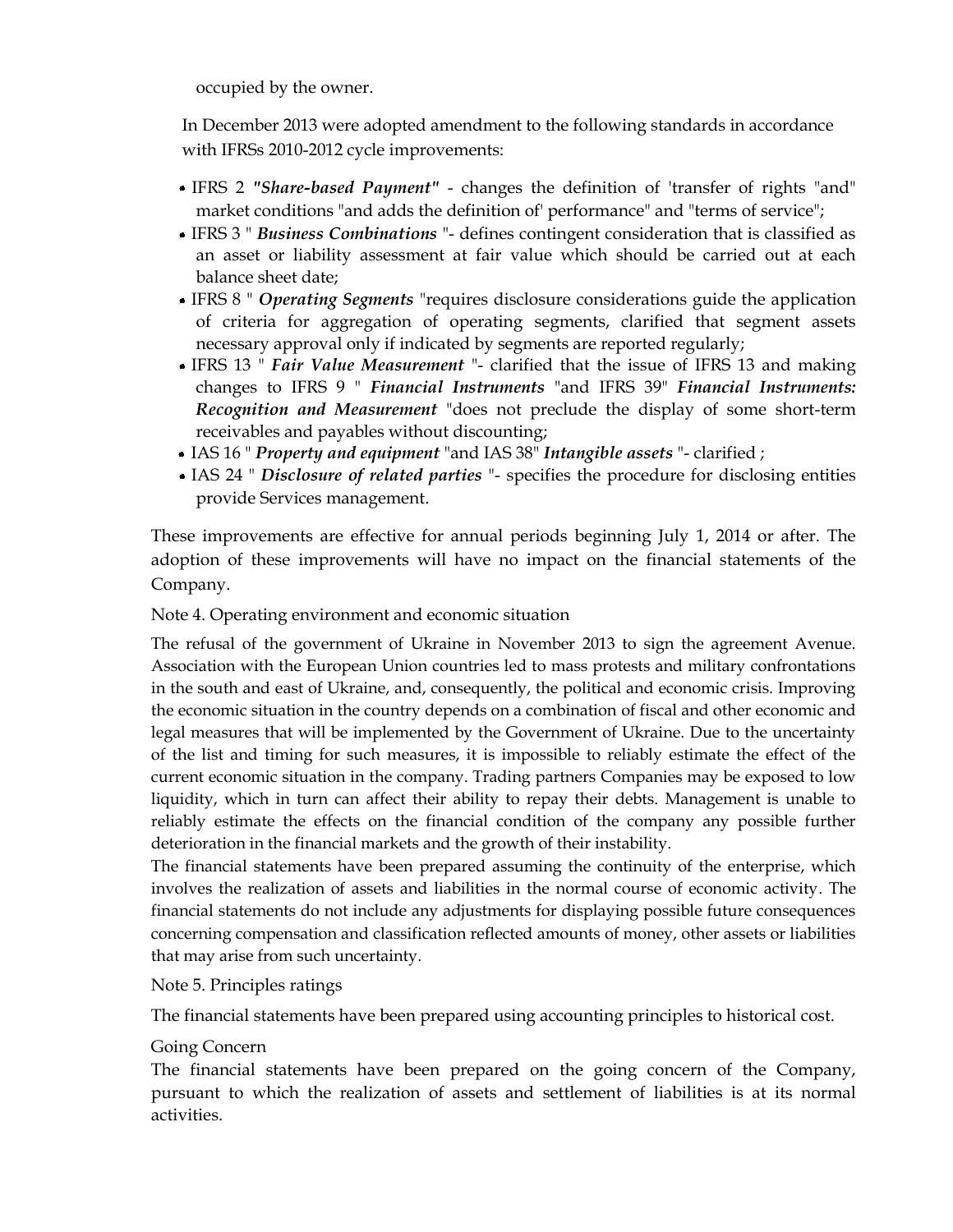Critical accounting estimates and judgments

In preparing the financial statements have been applied a number of value judgments and assumptions that affect the value of assets and liabilities recorded in the financial statements. Established assumptions and judgments are based on historical experience, current and expected economic conditions, and other available information. Judgments that most significantly affect the amounts recognized in the financial statements and assessment of the significance of which can cause adjustment to the carrying amounts of assets and liabilities in the next financial year include:

#### *The working life of fixed assets and intangible assets*

Depreciation or amortization on fixed and intangible assets, accrued over the term of their useful lives. Useful lives are based on management estimates of the period over which the asset will be profitable. These terms periodically for further correspondence. As for durable assets, changes in estimates used could lead to significant changes in book value.

#### *Impairment of Assets*

The Company regularly reviews the state of trade receivables and other amounts receivable for impairment of assets. Management of the Company uses its judgment for the evaluation of the amounts of any impairment loss in cases where the contractor has financial difficulty. The Company evaluates based on historical data and objective evidence of impairment.

#### *Deferred tax assets and liabilities*

To assess the likelihood of realization of deferred tax assets (liabilities) in the future, various factors including operating results of previous years, the operational plan, expiration of tax loss compensation and tax planning strategies. If actual results differ from estimated or these estimates should be revised in future periods, it can have a negative impact on the financial position, results of operations and cash flows. If the value of the recognition of deferred tax assets in the future should be reduced, this reduction will be recognized in the statement of comprehensive income.

#### Note 6. Summary of accounting policies

#### Fixed assets

Items of fixed assets are recognized in the statement of financial position of the Company at historical cost less accumulated depreciation and any impairment object. The initial value of these assets includes costs directly attributable to the acquisition of assets and bring them to a condition ready for operation. For facilities constructed by economic means - the cost will be recognized by all costs directly related to the conduct of the building and spread overhead costs (materials, wages, depreciation of equipment involved in construction and so on.).

Repairs and maintenance expenditures relating to the composition of the period in which such expenses are incurred.

The costs of reconstruction and modernization are capitalized.

Gains (losses) on disposals of fixed assets recorded in profit or loss when incurred.

Capital investments include equipment to establish and advances issued for the purchase of fixed assets not subject to amortization.

The cost of fixed assets is charged through depreciation over the useful life of the asset. For all of fixed assets, depreciation is calculated straight-line method.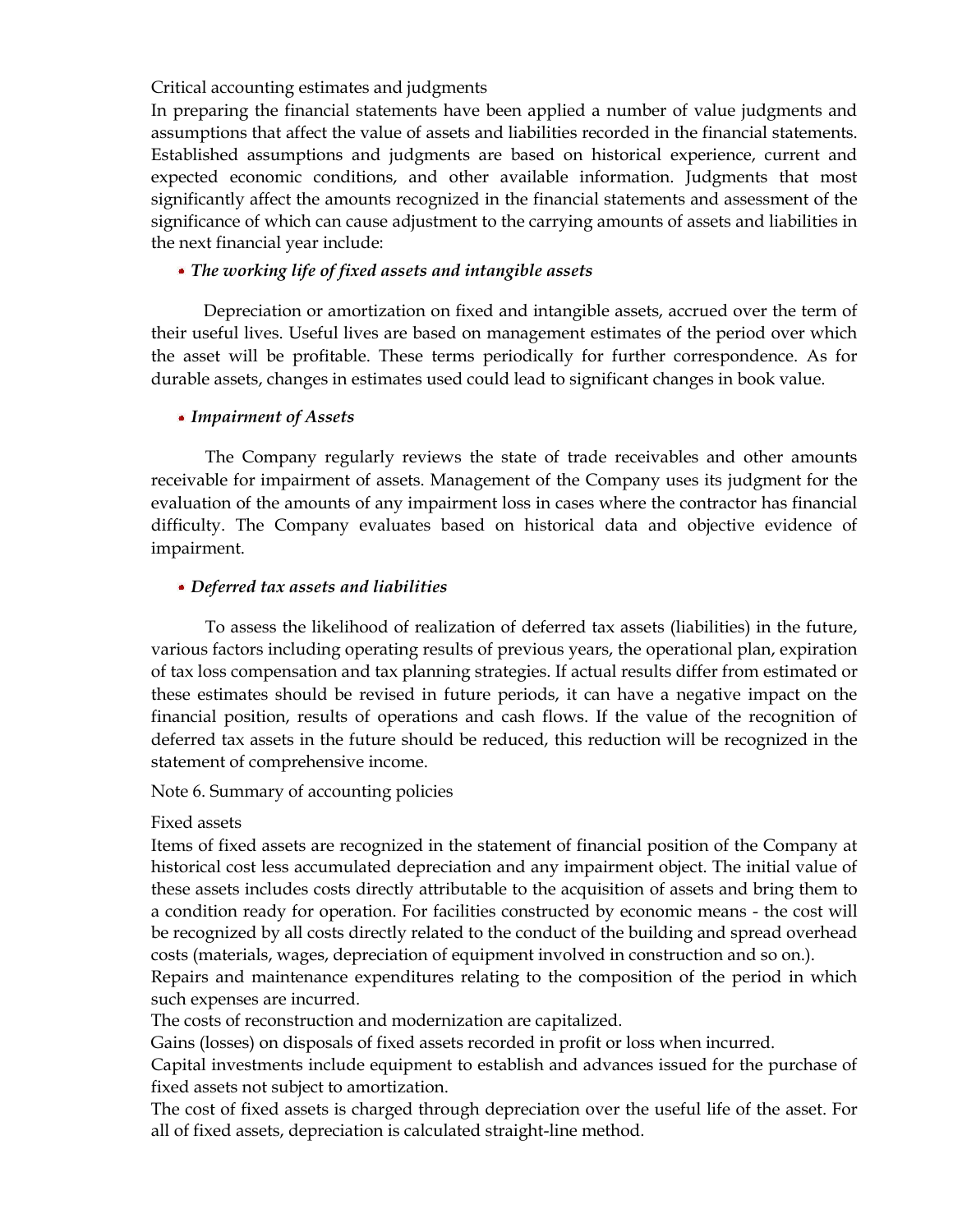Company shares facilities and equipment the following groups:

- Machinery and equipment;
- Tools, instruments, equipment;
- Other fixed assets.

For each item of property established its expected useful life. In some cases, the expected useful life may be shorter than the period of the economic life of an asset because of the nature of the expected asset for the Company. Estimated overall life of the asset is carried out using professional judgment based on experience with similar assets of the Company. The expected useful life on a regular basis (usually annually) inspected and, if necessary, revised. Depreciation is calculated straight-line basis over the estimated useful lives of the related assets:

| Group assets                  | Period (years) |
|-------------------------------|----------------|
| Machinery and equipment       | $2 - 5$        |
| Tools, instruments, equipment | $4 - 10$       |
| Other non-current assets      | $2 - 5$        |

The Company estimates the useful life of fixed assets is not less than the end of each fiscal year and, if expectations differ from previous estimates, the changes are recorded as changes in accounting estimates in accordance with IAS 8 (IAS 8) "Accounting Policies, Changes in Accounting Estimates and mistakes. " Such estimates can have a significant impact on the carrying value of fixed assets and the depreciation during the period.

## Intangible assets

Intangible assets are recorded at historical cost less accumulated depreciation and accumulated amounts amounts possible impairment.

Self-created intangible assets are recognized only when they are created under development (in the sense of IAS 38 "Intangible Assets") and the Company can demonstrate the following:

- The technical feasibility of completion of intangible asset so that it can be used or sold;
- The intention to complete the creation of an intangible asset and use or sell it;
- Ist able to use the intangible asset;
- The way in which the intangible asset will generate probable future economic benefits;
- Availability of adequate technical, financial and other resources to complete development, use of the asset.
- The ability to reliably estimate the costs attributable to the intangible asset during its development.

Depreciation is calculated on a straight-line basis over the useful life of the asset. Intangible assets are tested for impairment at occurrence of risks devaluation. Regardless of the asset is checked at the end of each reporting period. Change in useful life of a change of accounting estimates and reflected prospectively.

In the reporting period as intangible assets The Company accounts for software products.

#### Inventories

Inventories are recorded at least from the acquisition cost or net realizable value.

At holiday stocks for sale and other disposal of their assessment carried out periodic weighted average cost, weighted average cost for the assessment of stocks held for each unit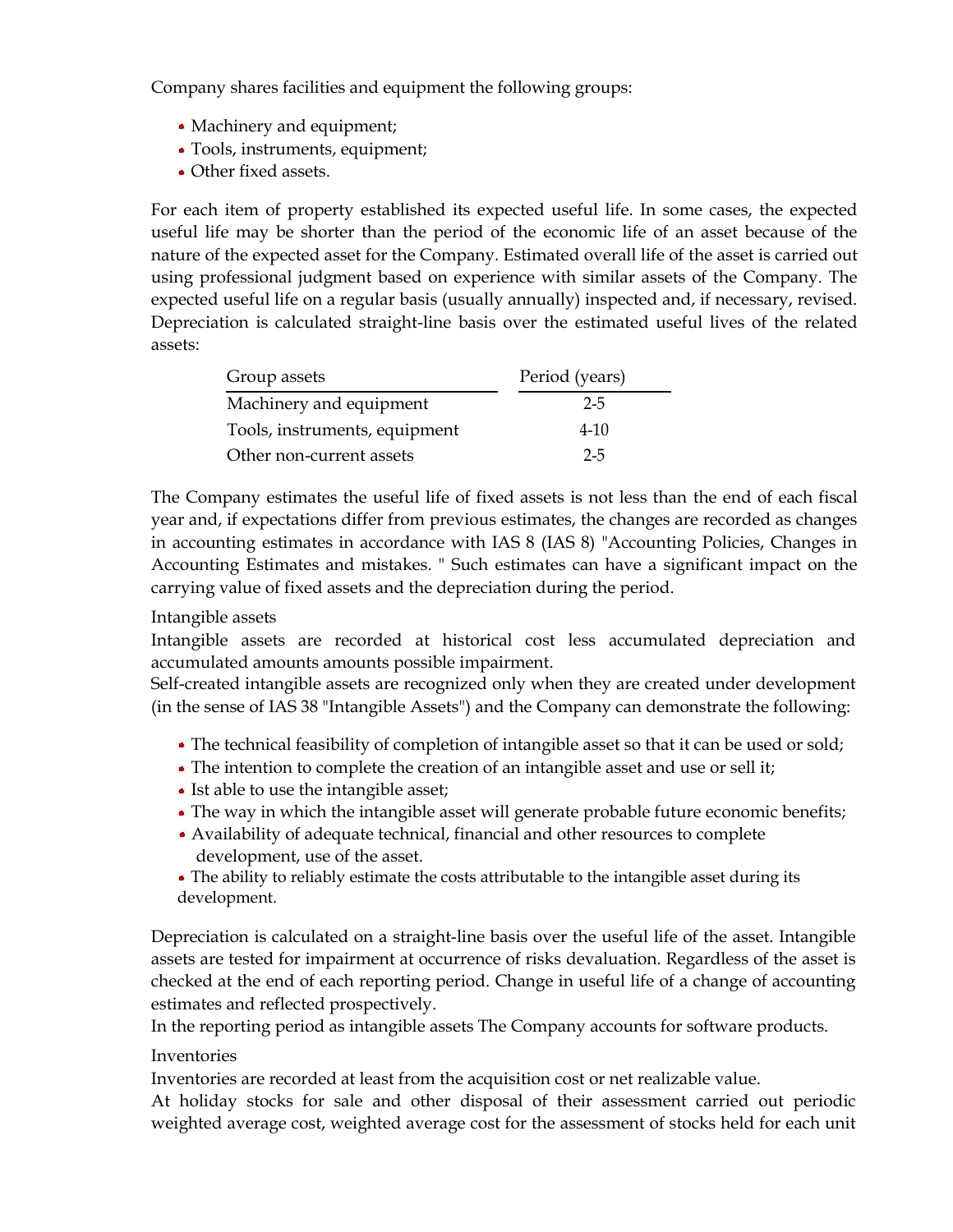of inventory balance by dividing the total value of such stock at the date of the operation on the total number of stocks on the trade date of their retirement.

To cost of sales include only the carrying amount of inventories that were implemented in the reporting period. The disposal of the remaining stocks included for their intended use (administrative, marketing costs) or other costs if retirement was not directly related to the receipt of income or economic performance of the functions of management or sales.

#### Financial instruments

#### Recognition of financial instruments

Financial assets and financial liabilities of the Company include cash and cash equivalents, accounts receivable and accounts payable, other liabilities and loans. The accounting policies for their recognition and measurement disclosed in relevant sections of these Notes.

During the reporting period The Company did not use any financial derivatives, interest rate swaps and forward contracts to reduce the foreign currency or interest rate risks.

The Company recognizes financial assets and financial liabilities in its statement of financial position when, and only when they become party to the contractual obligations for financial instruments. Financial assets and liabilities are recognized on the transaction date.

According to IAS 39 "Financial Instruments: Recognition and Measurement", financial assets are classified into the following four categories: financial assets at fair value through profit or loss; loans and receivables; investments held to maturity and financial assets held by the company for sale. Upon initial recognition, financial assets are recognized at fair value plus, if it does not investments at fair value through profit or loss, transaction costs directly attributable to the acquisition or issue of a financial asset. When the Company becomes a party to the contract, it considers that it contains embedded derivatives. Embedded derivatives are separated from the host contract which is not measured at fair value through profit or loss if the analysis shows that the economic characteristics and risks of embedded derivatives are substantially different from those of the main indicators of contract.

The Company classifies financial assets directly after initial recognition and, if allowed or appropriate, revise the classification established at the end of each financial year.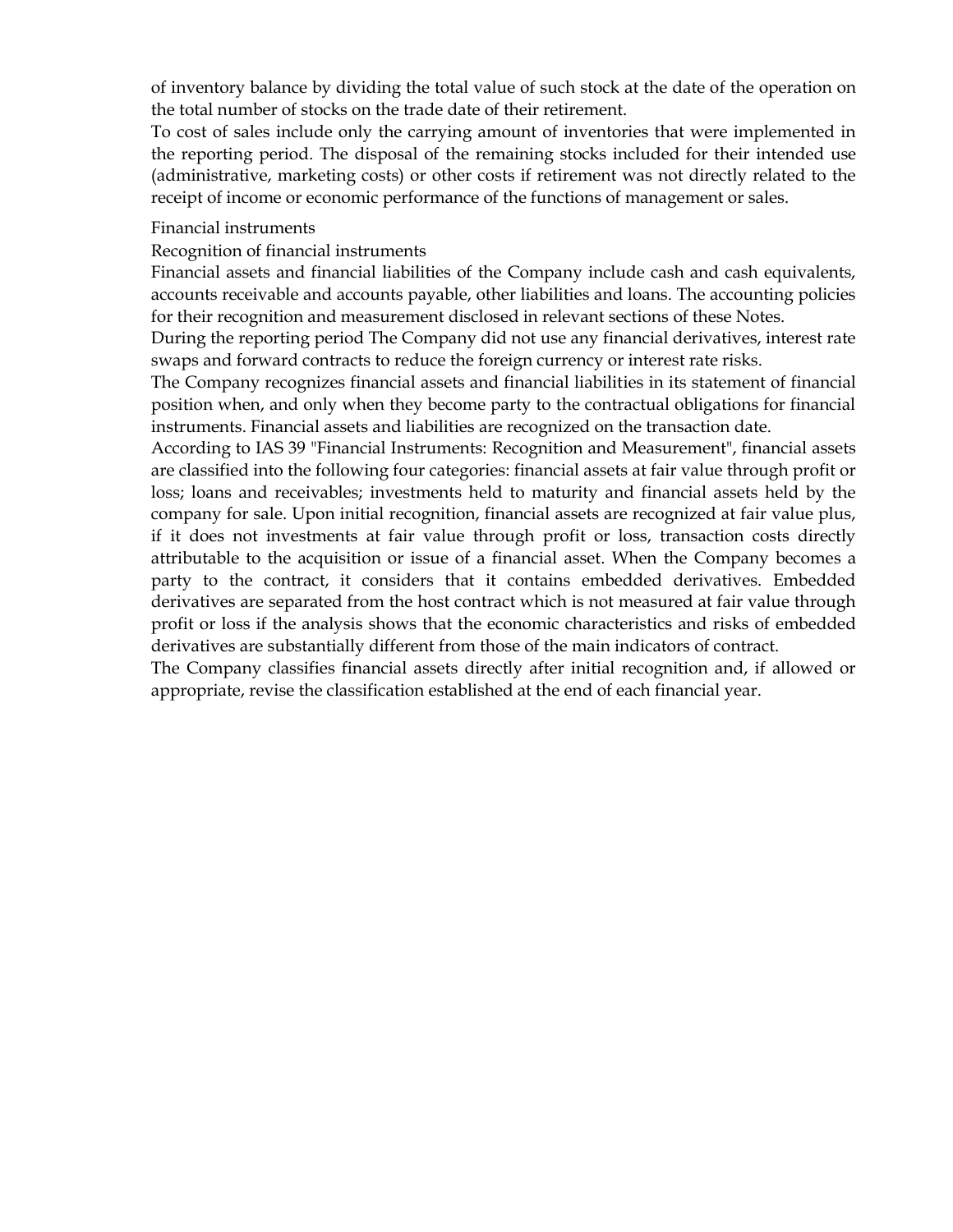All Purchases or sales of financial assets at "standard conditions" are recognized on the deal, which is the date when the Company undertakes to buy the asset. Purchases or sales of the "standard conditions" - a purchase or sale of financial assets that require delivery of assets within the period prescribed by regulation or convention in the market.

The company has one category of financial assets: loans and receivables.

## Loans and receivables

Loans and receivables - non-derivative financial assets with fixed or definable payments that are not quoted in an active market. After initial measurement loans and receivables carried at amortized cost using the effective interest method, less provision for impairment. Amortized cost is calculated taking into account discounts or premiums arising on acquisition and includes fees that are an integral part of the effective interest rate and the cost of the transaction. Gains or losses arising from the termination of the asset in the financial statements, the depreciation and amortization charge recognized in the income statement for the period.

On initial recognition of the loan issued at fair value issued by funds, which are determined using market interest rates for similar instruments if they differ significantly from the interest rate on loans. The loans are measured at amortized cost using the effective interest method. The difference between the fair value of issued capital and the amount of the loan is reflected as interest receivable over the term of the loans. Amortized cost is calculated by taking into account any costs associated with the transaction, and any discount or premium at maturity.

Loans maturing more than twelve months from the date of statement of financial position are included in non-current assets.

Receivables displayed with regard to value added tax (VAT) and initially counted the cost, which will have to pay the debtor. Trade and other receivables are adjusted for the amount of the allowance for impairment. Provision for doubtful debts is created there is objective evidence that the Company will not be able to receive arrears with regard to initial conditions. Signs that impaired receivables are considered significant financial difficulties of the counterparty, likelihood of bankruptcy, reorganization, failure to pay or delay payment. If the receivable is uncollectible, it is written off against the allowance for doubtful receivables. Payment of amounts previously written off are recognized as revenue in the period.

# Fair value

The estimated fair values of financial assets and liabilities are determined using available market information and appropriate valuation techniques. However, to interpret market data to estimate the fair value of the required qualified opinion. Accordingly, the assessment does not necessarily indicate the amount that can be implemented in existing markets. The use of different market assumptions and / or estimation methods could have a significant impact on the estimated fair value.

The estimated fair values of financial assets and liabilities are determined using a discounted cash flow and other appropriate valuation techniques by the end of the year; it does not indicate the fair value of these instruments at the date of these financial statements. These estimates do not reflect any premium or discount that could result from the simultaneous sale offers a complete package of specific financial instruments of the Company. Fair value estimates are based on judgments regarding anticipated future cash flows, current economic conditions, risks inherent in various financial instruments and other factors.

Fair value is based on existing financial instruments without attempting to estimate the expected value of the futures transaction and the value of assets and liabilities that are not considered financial instruments. In addition, tax ramifikatsiya (branching) is associated with the implementation of unrealized gains and losses may affect the fair value estimate and therefore not taken into account in the reporting.

#### Provision for impairment of trade and other receivables

The Company has provision for impairment of trade and other receivables based on the evaluation of the Company debt recovery capabilities with specific customers. If a decrease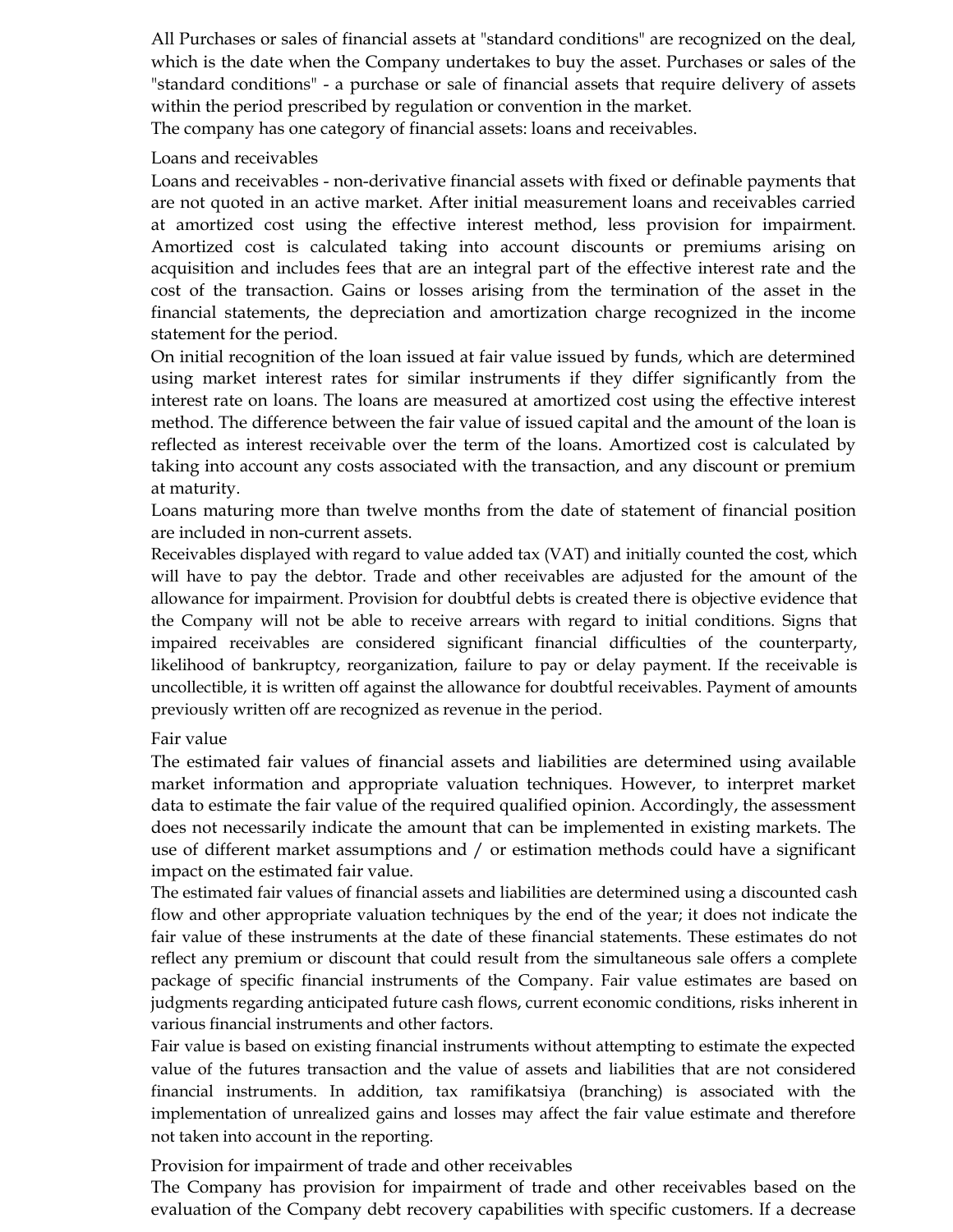in the creditworthiness of any key customer, or actual losses from default by debtors exceed evaluation of the Company, actual results may differ from these estimates.

If the Company determines that there is no objective confirmation of specific impairment of receivables, regardless of the amount of such receivables included in the category of receivables with similar credit risk characteristics. The aggregate debt of the following categories, in turn, is tested for impairment.

Credit risk characteristics, according to which there is a grouping of receivables related to the estimation of future cash flows generated by such indebtedness in turn depend on the ability of the debtor to repay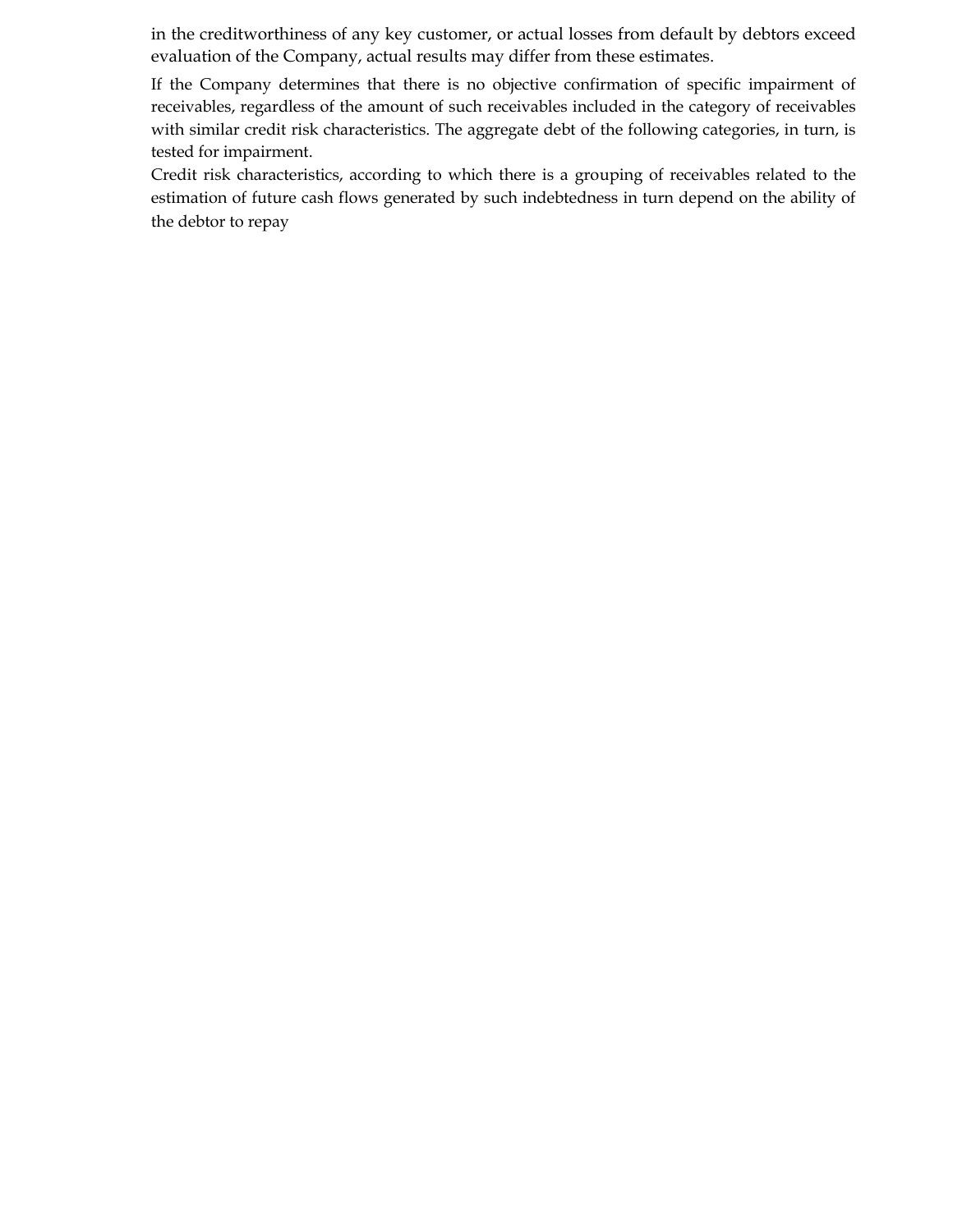according to the agreed conditions.

Future cash flows on a group of debtors that are assessed collectively for impairment are determined with contractual cash flows, current economic conditions in general terms the emergence of receivables, the experience of the Company to write-off these debts in the past, the creditworthiness of customers, changes in payment terms and contracts other circumstances which, in the opinion of the Company, may affect the future cash flows from such liability.

Changes in the economy, sectoral specifics or the financial situation of individual clients may result in adjustments to the value of provision for impairment of trade and other receivables recognized in the financial statements.

## Cash and cash equivalents

The structure of funds include cash in bank accounts and in cash. By cash equivalents include highly liquid short-term investments that can be readily converted into cash, with a maturity of three months from the date of acquisition, the cost of which is subject to minor fluctuations.

## Value added tax

Value added tax charged to the Company at the rate specified in Art. 193 CLE. In connection with the entry into force of the Law of Ukraine of 27 March 2014. N 1166-VII "On prevention of financial catastrophe and creating conditions for economic growth in Ukraine", on April 1, 2014 changed tax rules to VAT drugs, namely from 1 April 2014 regime abolished exemptions supply drugs approved for manufacture and use in Ukraine and listed in the State Register of Medicinal Products. Simultaneously with the same date medicines and medical products supplied in the assessment rates of value added tax of 7 percent (paragraph "c" of paragraph 193.1 of Article 193 Section V NKU). VAT amounts paid by the Company in the acquisition of goods and services using a tax rate of 7 percent and 20 percent rate, it included the tax credit in general terms. This applies to tax bills that compiled since 1 April this year and subsequent periods.

# Equity

Equity of the Company includes the following elements: capital, unpaid capital and total income.

*The authorized capital* is the share capital recorded in the charter and registered in the Unified State Register of Enterprises and Organizations of net outstanding amount at the end of the reporting period. *Total income includes* accrued income (loss) of current and prior periods and accumulated other comprehensive income.

Financial liabilities

Financial liabilities are divided into 2 categories:

- Financial liabilities accounted for at fair value through profit or loss;

- Financial liabilities carried at amortized cost.

Financial liabilities are revalued through profit or loss

Upon initial recognition, financial liabilities can be classified as fair value through profit or loss if the following criteria are met:

(I) classification in this category eliminates or significantly reduces inconsistencies in treatment that otherwise would arise when assessing the liabilities or recognizing gains or losses on them;

(Ii) the liabilities are part of a group of financial liabilities managed and their performance against which they are assessed fair values inaccordance with the risk management policy;

(Iii) the financial liability contains an embedded derivative that must be separately reflected in the financial statements.

As at the balance sheet date The Company had no financial obligations that could be classified as fair value through profit or loss.

#### Accounts Payable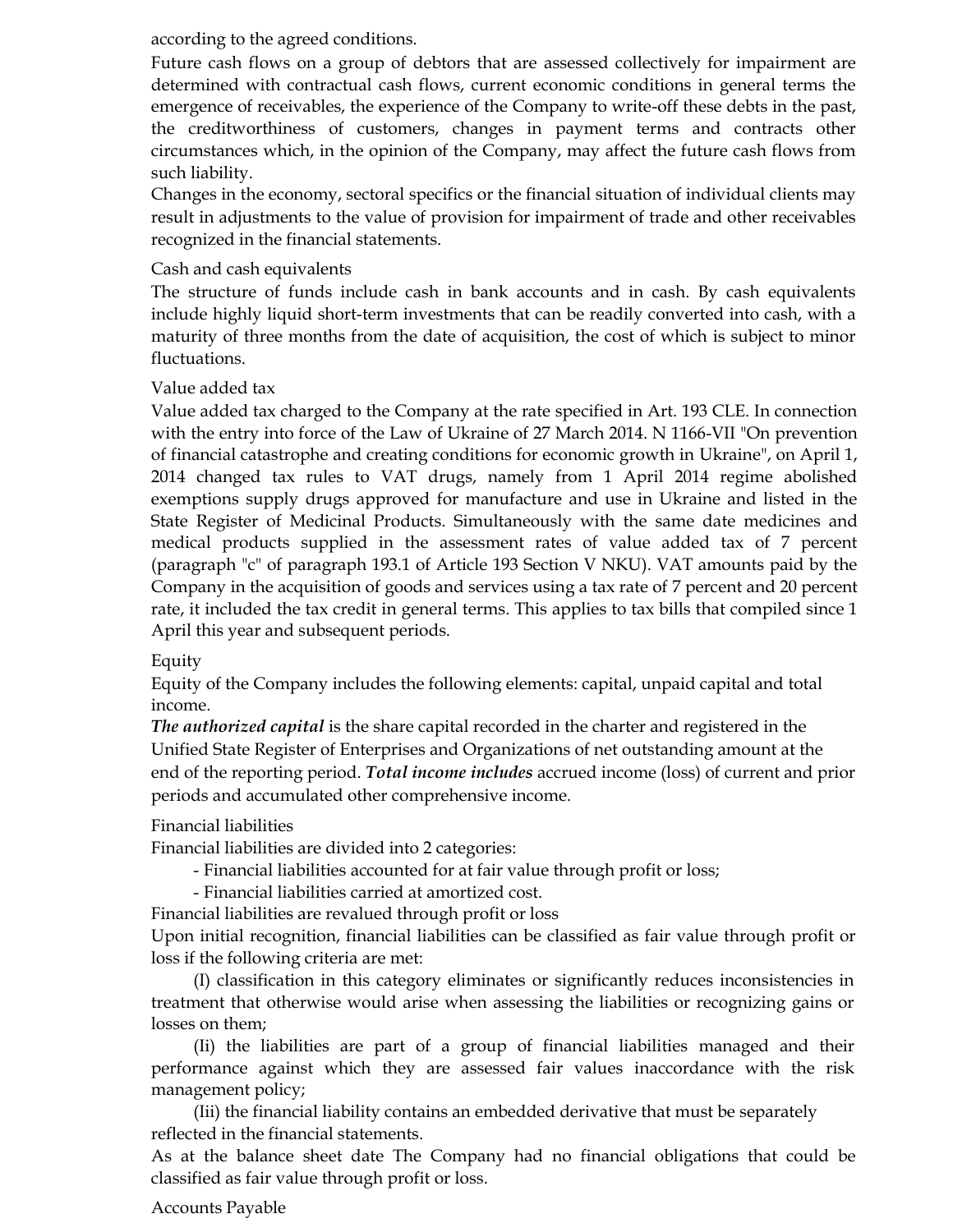Payable initially determined and displayed according to the above policy regarding financial instruments. Later fixed maturity are measured at amortized cost using the effective interest. Amortized cost is calculated by taking into account any costs associated with the transaction, and any discount or premium at maturity. Financial liabilities that do not have fixed subsequently at cost.

Liabilities for dividends

The obligation to pay dividends recognized as liabilities in the period in which the dividends are approved by shareholders.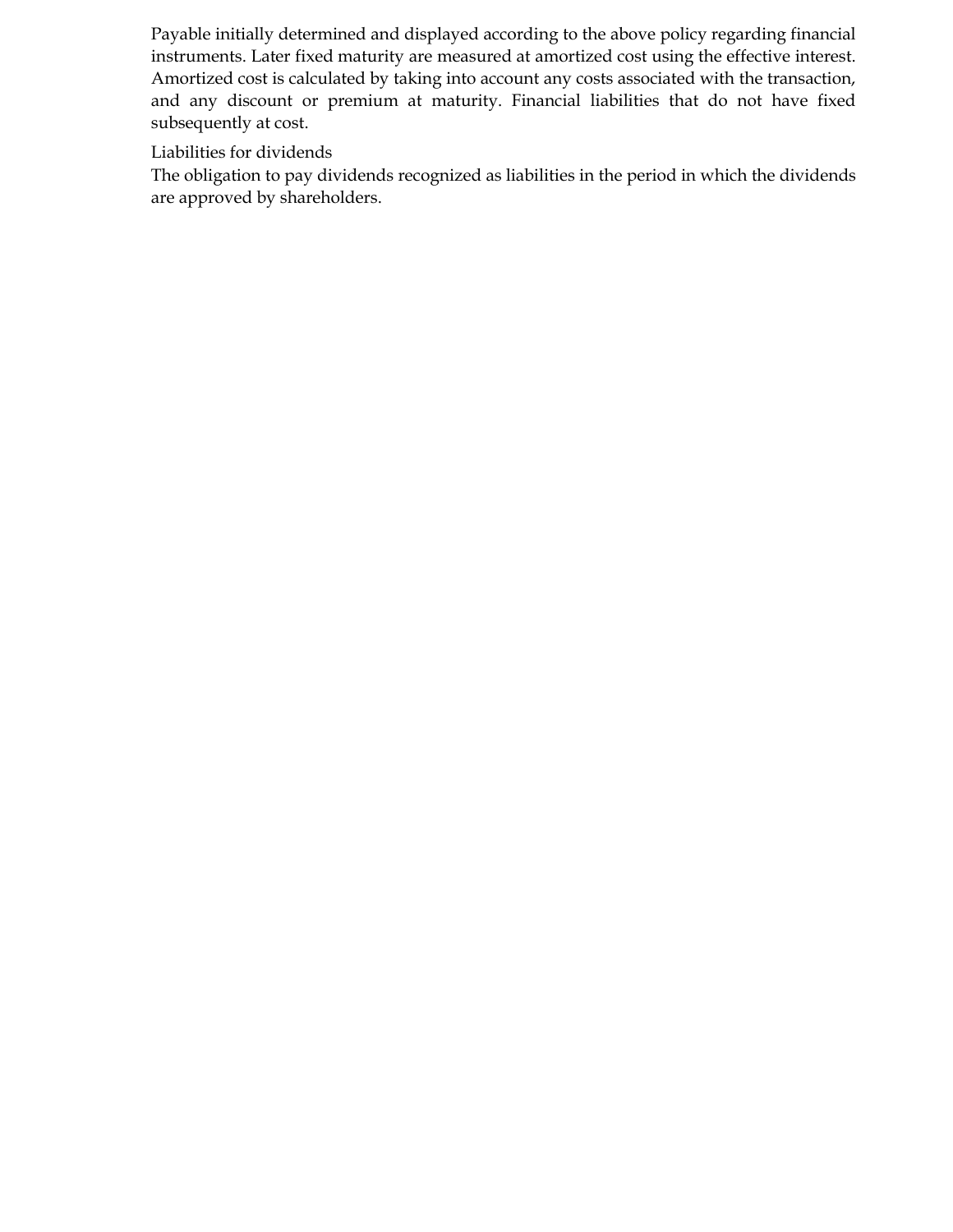#### Rent

Lease, under which, the Company will be transferred all the risks and rewards of ownership are to be classified as a finance lease. Other leases are classified as operating leases.

The cost of operating lease is charged evenly over the lease object.

Assets obtained under finance leases are recognized and recorded as fixed assets on the least of: the fair value of the acquisition-date or current discounted value of the future minimum lease payments.

## Income tax

Income tax for the year comprises current tax accrued and deferred taxes. Income tax is recognized in the income statement except when the calculation of income tax relates to items recognized directly in equity (in which case it is recognized in equity) or in other comprehensive income (recognized in other comprehensive income) .

Total current tax payable is calculated by the Company on profit before tax, determined by the laws of Ukraine using the tax rate in effect at the balance sheet date and includes adjustments to tax liabilities for previous years.

Deferred tax is provided using the balance sheet method on amount of temporary differences between the carrying amounts of assets and liabilities used for financial reporting and their value used for tax purposes. The value of deferred tax is determined by the expected manner of realization of assets or the payment of liabilities using tax rates enacted or announced at the balance sheet date. Deferred tax assets and liabilities are offset for financial reporting purposes because they relate to income taxes levied by the same taxation authority.

Deferred tax assets and liabilities are reviewed at each reporting date and reduced if it is clear that there will be obtained an appropriate profit before tax. Assessment of probability includes judgments based on the expected results of operations. To assess the likelihood of realization of deferred tax assets (liabilities) in the future, various factors including operating results of previous years, the operational plan, expiration of tax loss compensation and tax planning strategies. If actual results differ from estimated or these estimates should be revised in future periods, it can have a negative impact on the financial position, results of operations and cash flows. If the value of the recognition of deferred tax assets in the future should be reduced, this reduction will be recognized in the income statement.

A deferred tax asset is recognized only in an amount not exceeding the expected future tax rate on profit before tax, due to which the asset will be realized. The amount of the deferred tax asset is reduced when receiving all the benefits of its implementation is unlikely.

At the time of registration of the company and in subsequent periods, in accordance with the provisions of the Tax Code of Ukraine, the income tax is paid at the following rates:

- the date of registration in June 2012 at Dr 31 December 2012 21%
- from 1 January 2013 to 31 December 2013 -
- 19%;
- 01 January 2014 18%.

Act of 28 December 2014 amended the Tax Code of Ukraine, which provide 2015 income tax calculation lead accounting rules adjusted accounting profit before tax to a certain number of tax differences. According to company management, it will not have any significant effect on the amount of expenses for income tax.

Reserves and ensure these expenditures and payments

Provisions are recognized when the Company, as a result of a past event, has a legal or constructive obligation for the settlement of which is likely to need an outflow of resources bearing in future economic benefits and which can be estimated with a high degree of reliability.

#### Revenue Recognition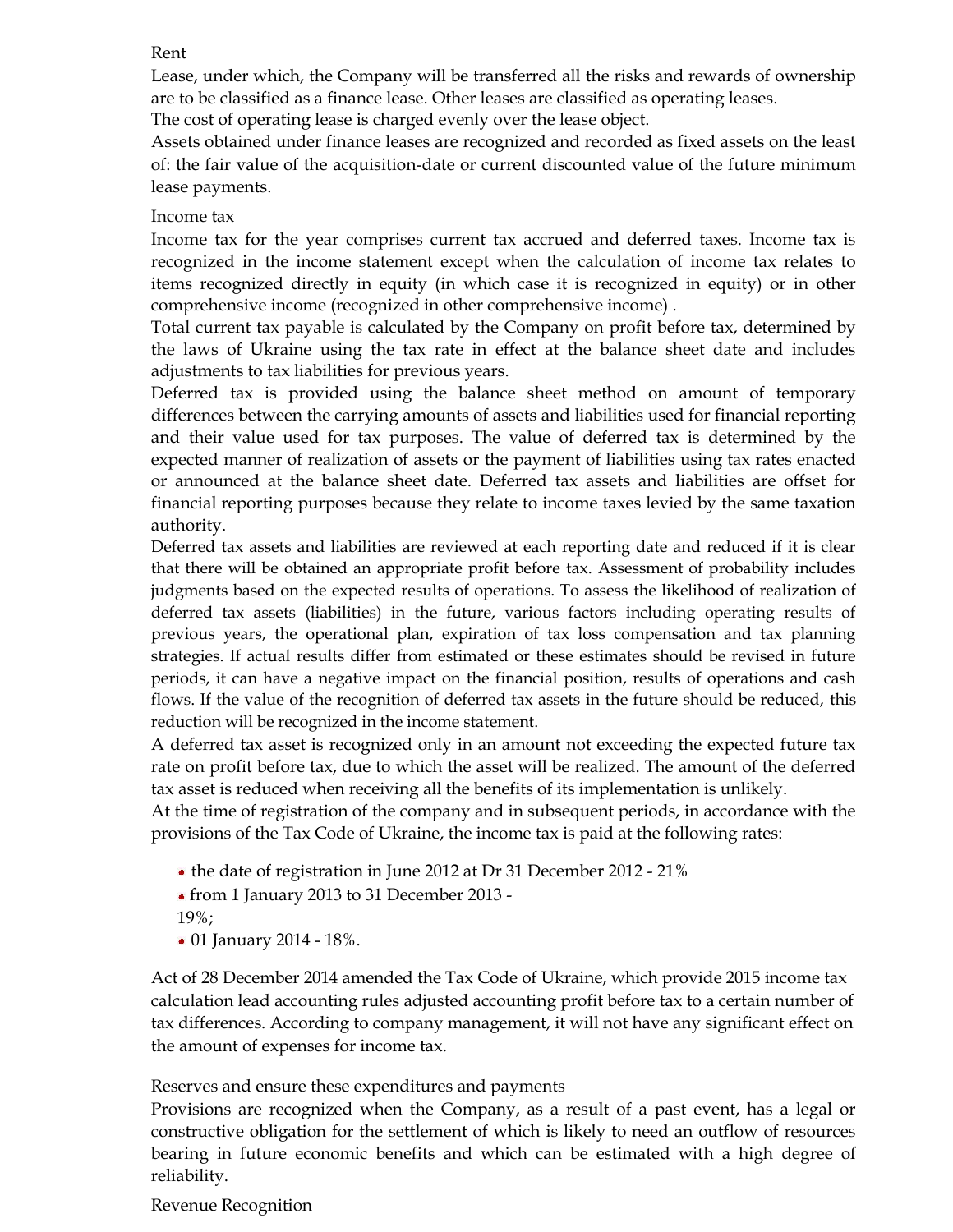Revenue is recorded at fair value of the consideration received or receivable expected.

Proceeds from the sale - is the value of output set by customers during the period. Management believes that the assumptions used and judgments underlying the data are reasonable. However, changes in these assumptions may affect the amount recognized in the statements of income.

Proceeds from sale of tangible assets is shown in the income statement when the significant risks and rewards of ownership of those assets transferred to the buyer, the amount of revenue can be reliably measured, and the likely flow to the enterprise economic benefits associated with the transaction and the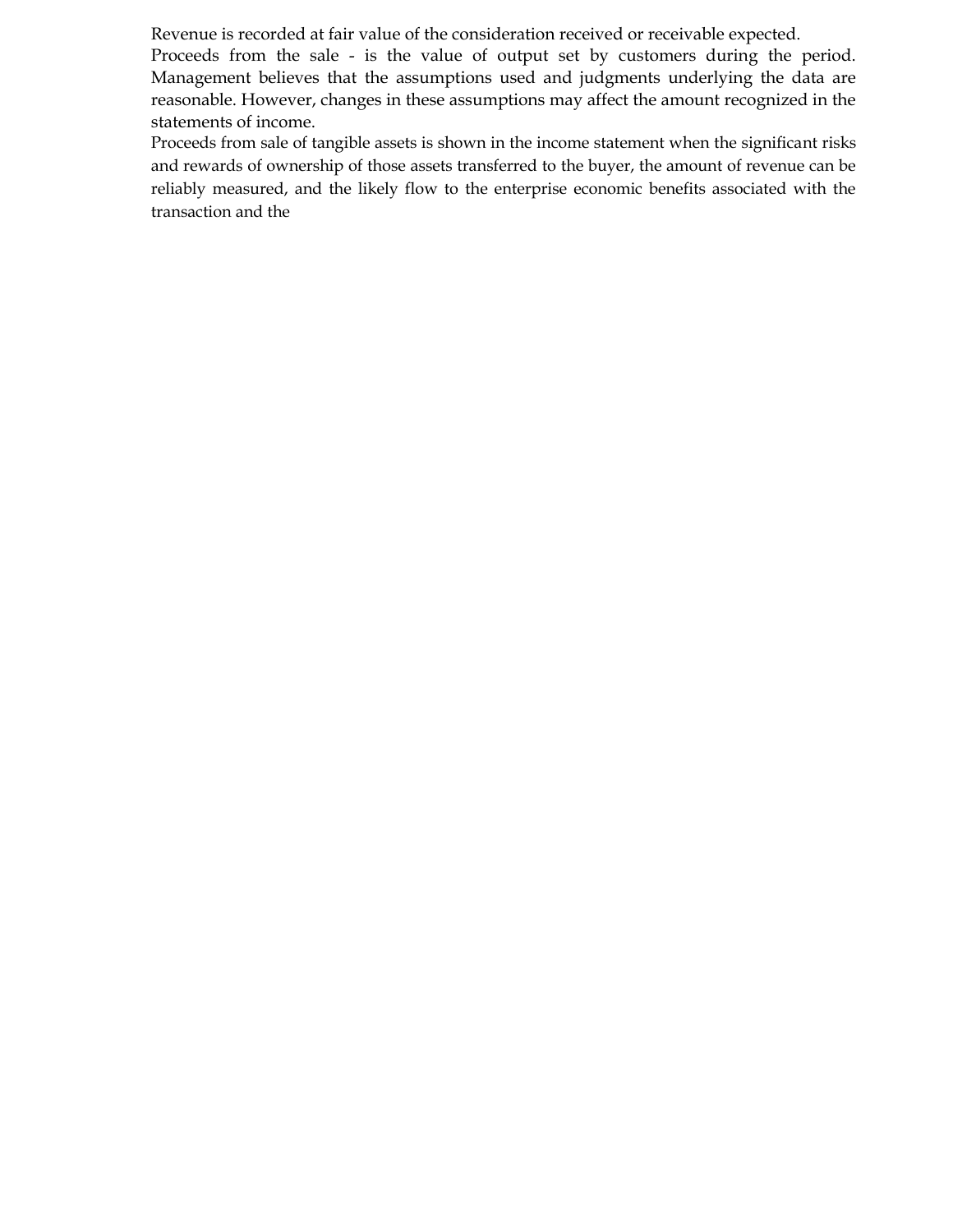costs incurred or to be incurred in the future on this transaction can be reliably determined. The date of the recognition of revenue on such transactions is the date of shipment to buyers of tangible assets, unless otherwise indicated in most contracts.

Revenues for service contracts displayed on the stage of completion of the contract.

Interest income is recognized in the income statement on an accrual basis based on the principal amount and the effective interest rate that discounts estimated future cash inflows over the life of the financial asset to the residual value of the asset.

Note 7. Fixed assets

Property and equipment are as follows:

(in thousands of UAH) Machinery and Tools, instruments Other non-Together equipment and equipment current mater.aktyvy Historical cost on 31.12.2012 160 2 - 162 Earnings 385 21 17 423 on 31.12.2013 545 23 17 585 Earnings 820 117 5 94 2 on 31.12.2014 1365 140 22 1527 Accumulated depreciation on 31.12.2012 (5) (1) (6) Depreciation for the period ( 37) ( 2) ( 11) ( 50) on 31.12.2013 (42) (3) (11) (56) Depreciation for the period ( 184) ( 4) ( 11) ( 199) on 31.12.201 4 ( 226) ( 7) ( 22) ( 255) Residual value on 31.12.2012 155 1 1 - 156 on 31.12.201 3 503 503 20 529 on 31.12.201 4 1139 133 - 1272

Note 8. Intangible assets

All of the Company's intangible assets with definite useful life.

|                 | Computer     | Together     |
|-----------------|--------------|--------------|
|                 | programming, |              |
|                 | etc.         |              |
| Historical cost | (In UAH'000) | (In UAH'000) |
| on 31.12.2012   | 92           | 92           |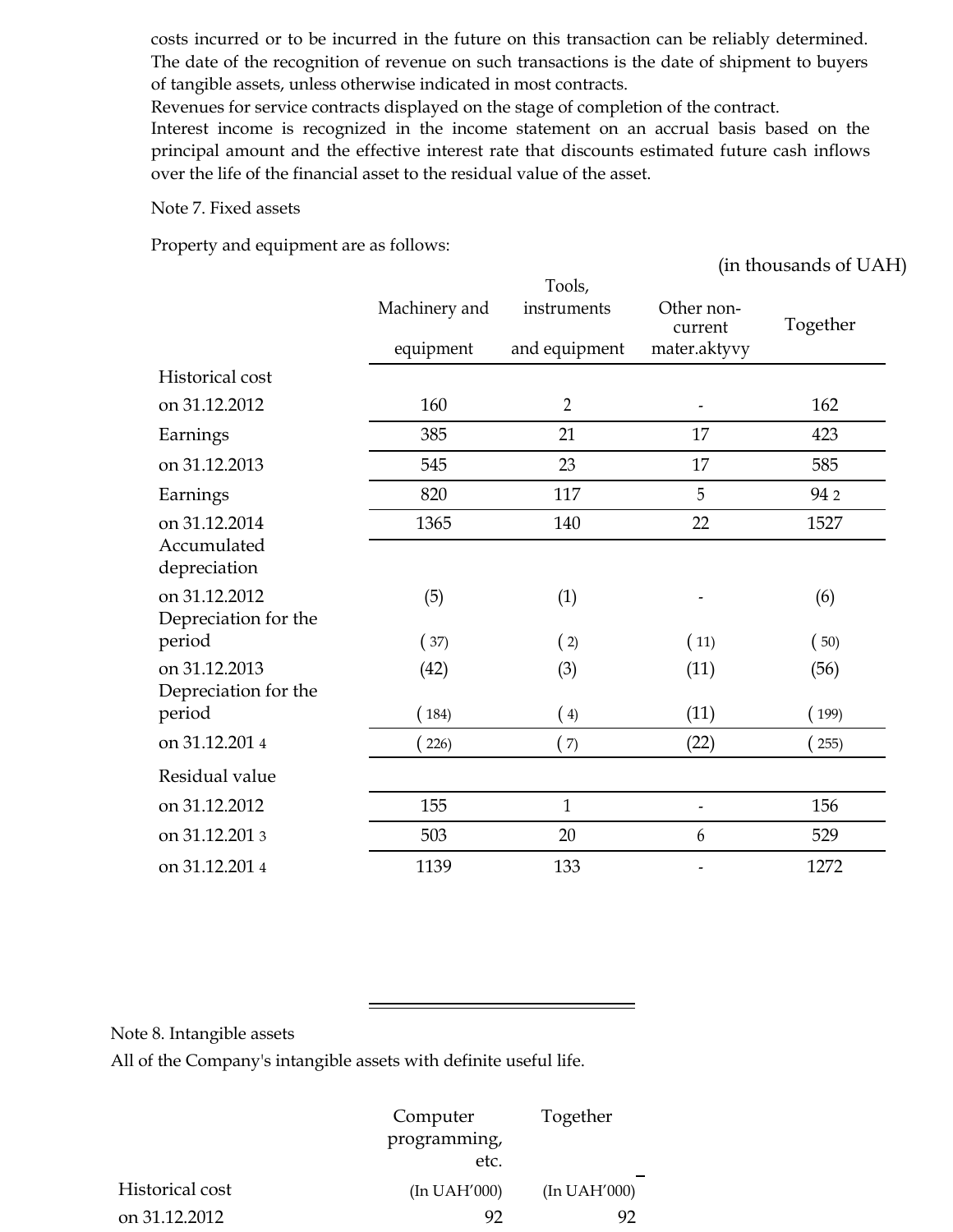| Earnings                                | 15   | 15   |
|-----------------------------------------|------|------|
| on 31.12.2013                           | 107  | 107  |
| Earnings                                | 65   | 65   |
| on 31.12.2014                           | 172  | 172  |
| Accumulated depreciation and impairment |      |      |
| on 31.12.2012                           | (2)  | (2)  |
| Depreciation for the period             | (18) | (18) |
| on 31.12.2013                           | (20) | (20) |
| Depreciation for the period             | (22) | (22) |
| on 31.12.2014                           | (42) | (42) |
| Residual value                          |      |      |
| on 31.12.2012                           | 90   | 90   |
| on 31.12.2013                           | 87   | 87   |
| on 31.12.2014                           | 130  | 130  |
|                                         |      |      |

Note 9. Income tax

The structure of deferred taxes as of 31.12.2014 and 31.12.2013, the year was as follows:

(In UAH)

|                                       | Provision for<br>staff benefits<br>and other<br>reserves | The loss of<br>previous years | Together |
|---------------------------------------|----------------------------------------------------------|-------------------------------|----------|
| Deferred tax assets (negative values) |                                                          |                               |          |
| on 31.12.2012                         |                                                          | (333)                         | (333)    |
| Income tax on ordinary activities     | (329)                                                    | 333                           | 4        |
| on 31.12.2013                         | (329)                                                    |                               | (329)    |
| Income tax on ordinary activities     | (288)                                                    |                               | (288)    |
| on 31.12.2014                         | (617)                                                    |                               | (617)    |

Deferred tax liabilities in the company available.

Income tax income consist of the following components (thous.):

|                                          | 2014  | 201 3 |
|------------------------------------------|-------|-------|
| Current income tax                       | 4089  | 2571  |
| Income / expenses on deferred income tax | (288) |       |
| Total income tax                         | 3801  | 2575  |

Under the provisions of the Tax Code of the tax rate on profits of enterprises gradually reduced from 21% in 2012 when the company was registered, up to 18% since 2014 (see. Note 6). Deferred tax assets and liabilities are measured at the income tax rate that is expected to apply in the period when the tax asset will be realized or the calculation of obligations.

Tax effect of temporary and permanent tax differences:

|                   | 201 3      |       |  |
|-------------------|------------|-------|--|
|                   | <b>UAH</b> | UAH   |  |
| Profit before tax | 2,436      | 6,821 |  |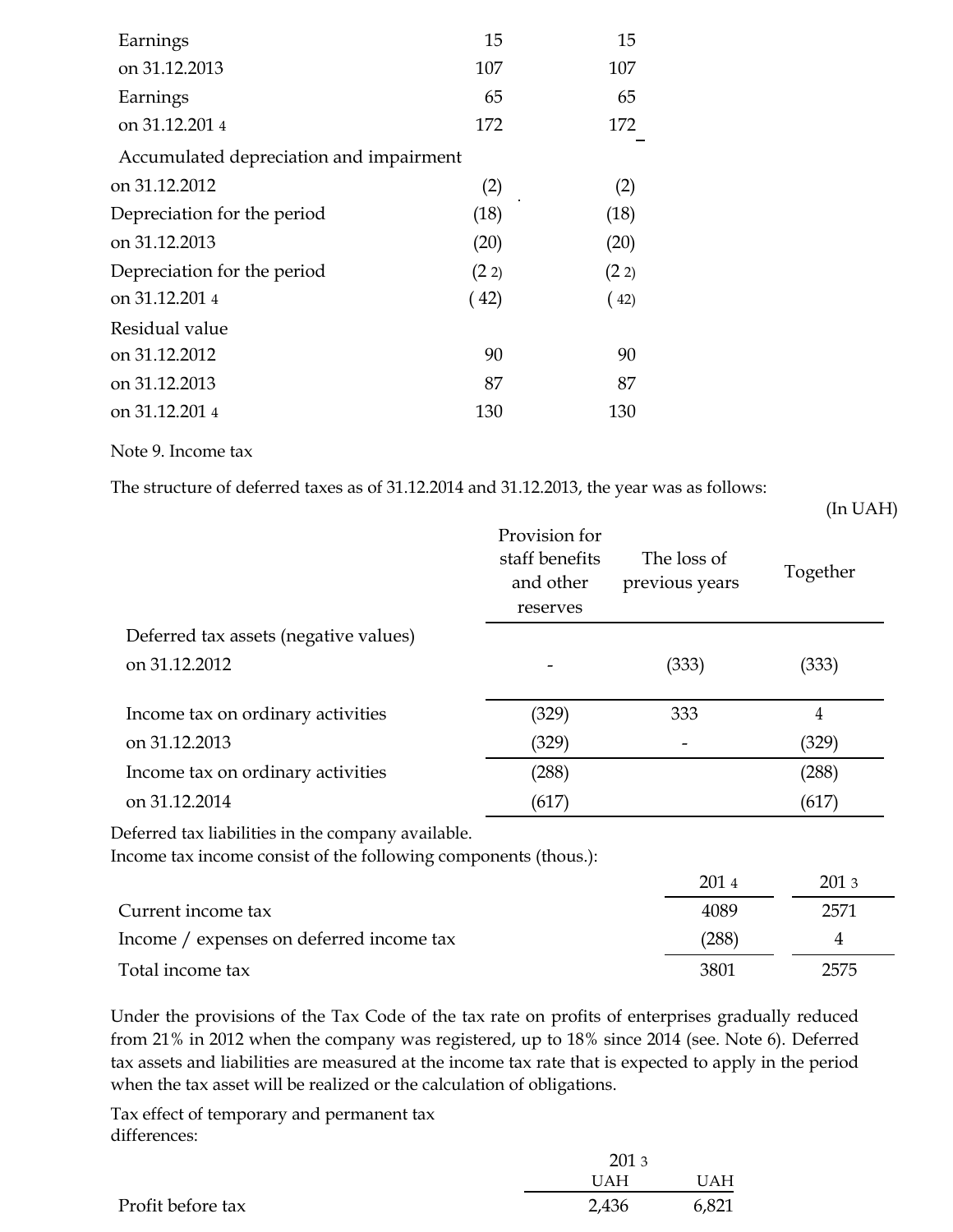| The tax rate for the active                         | 439   | 1,296 |
|-----------------------------------------------------|-------|-------|
| Tax effect of expenses that are not included in tax | 3,446 | 1,600 |
| The impact of income which are not taken into       |       |       |
| account when determining                            |       |       |
| the amount of taxable income                        | (101) |       |
| Change in deferred tax assets due to changes in tax |       |       |
| rates                                               | 17    | 5     |
| Taking into account the negative value of the       |       |       |
| previous tax period                                 |       | (333) |
| Expenses for income tax, reflected in the statement |       |       |
| of comprehensive income                             | 3801  | 2575  |
|                                                     |       |       |
| Note 10. Inventories                                |       |       |

As of December 31, inventories include (thous.):

|                                         |        | 31.12.2013 |
|-----------------------------------------|--------|------------|
| Finished products and products in stock | 55,785 | 57,334     |
| Fuel                                    | 44     | 13.        |
| Total                                   | 55,829 | 57,347     |

Stocks carrying amount of INR 222,515 (55,829 thousand UAH) represented by net fair value of net markdowns on legacy assets worth INR 7,126 (1,788 thousand. UAH) (2013: INR 3,479 i.e. 873 thousand UAH.). Management decides to write off inventories to their net realizable value based on their age structure and characteristics of economic, technical and physical deterioration.

Note 11. Accounts receivable Other accounts receivable represented as follows (thous.):

|                               | 31.12.2014 31.12.2013 |            |
|-------------------------------|-----------------------|------------|
|                               | <b>UAH</b>            | <b>UAH</b> |
| Receivables for advances paid | 3,033                 | 1,562      |
| Receivables from VAT          | 1,293                 | 14         |
| Deferred expenses             | 1,007                 | 3          |
| Other receivables             | 214                   | 7          |
| Total                         | 5,547                 | 1,586      |

Trade receivables in the company missing the fact that the majority of customers the company is on prepay, and customers that are calculated in terms postoplaty fully paid as at 31 December 2014.

Note 12. Cash and cash equivalents As of December 31, cash and equivalents are as follows (thous.):

|                           | $31.12.2014$ $31.12.2013$ |       |
|---------------------------|---------------------------|-------|
| Funds on current accounts | 20,251                    | 8,465 |
|                           | 20,251                    | 8,465 |

Information on available cash of currencies is provided in note 25.

Note 13 Authorized capital

Registered share capital of the Company as of 31.12.2013 and 31.12.2014 year totaled 39.95 million USD. Participants of the Company in the reporting and the previous period were: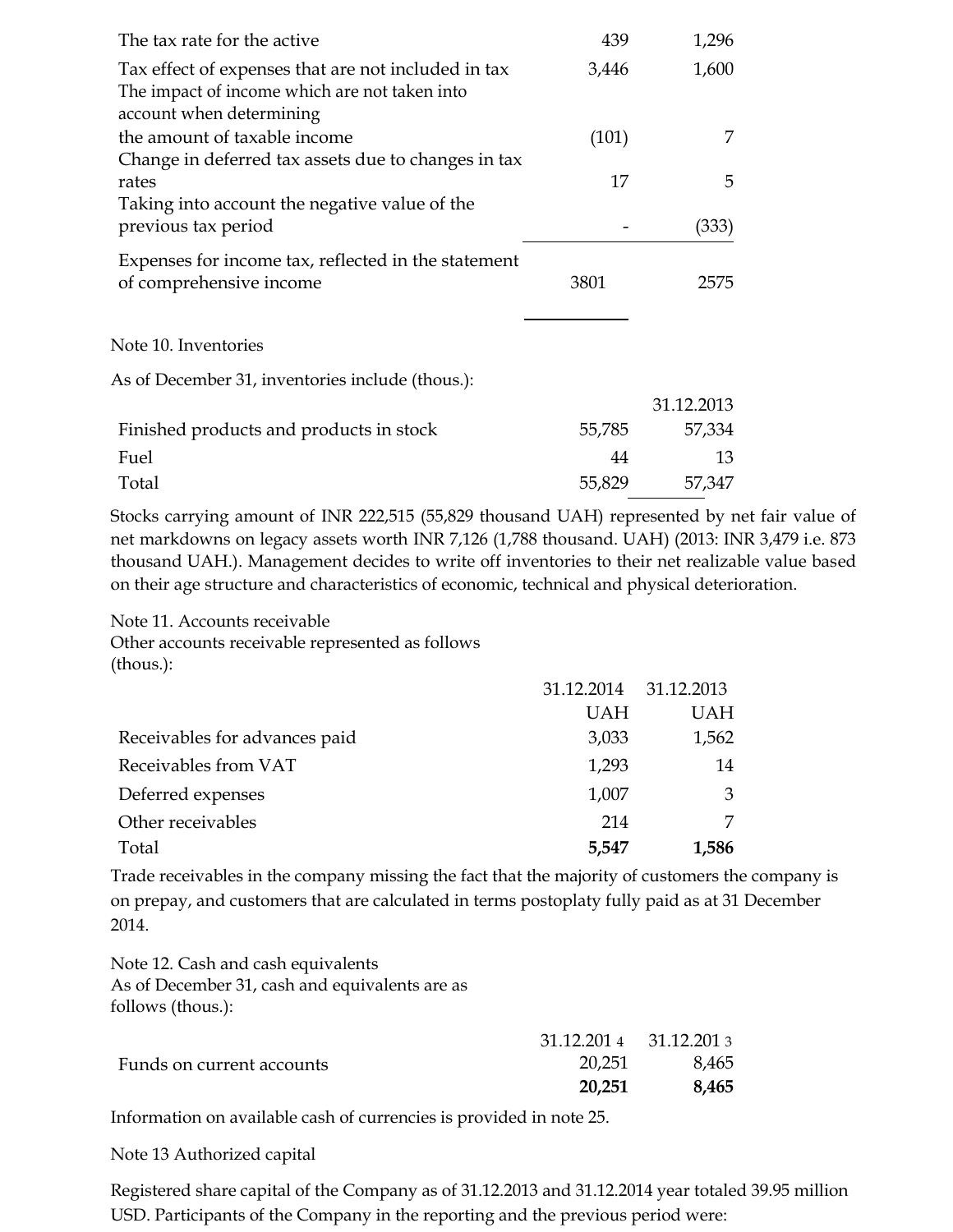|                                  | The size of   |             |
|----------------------------------|---------------|-------------|
|                                  | the share,    | The size of |
| Member                           | <b>UAH</b>    | the share,% |
| 1. Ranbaxy (Netherlands) BV      | 39550500      | 99          |
| 2. Ranbaxy Holdings (UK) Limited | 399500        |             |
| Total                            | 39 950 000,00 | 100.00%     |

At the end of the reporting period, capital was paid in full.

#### Note 14 Accounts payable

Payables represented as follows (thous.):

| 31.12.2014 | 31.12.2013 |
|------------|------------|
| <b>UAH</b> | <b>UAH</b> |
| 35970      | 20 3 85    |
| 2912       | 2570       |
| 11         | 6          |
| 38893      | 2 2 9 6 1  |
|            |            |
|            |            |
| 31.12.2014 | 31.12.2013 |
| 2672       | 1292       |
|            | 873        |
| 753        | 534        |
| 10         |            |
| 3435       | 2699       |
|            |            |

Changing the current provisions for 2014 is presented as follows (thousand). (In UAH)

Balance at The increase Used in the Reversed in Balance at end beginning of for the year reporting year the reporting of year year year Maintenance 1292 10626 9246 - 2672 personnel expenses Provision under 534 5019 4800 - 753 nefakturovani supply of goods and services Ensuring when 10 returning goods to the buyer Provision under 873 - 873 - 873 - 873 - 873 - 873 - 873 - 873 - 873 - 873 - 873 - 873 - 873 - 873 - 873 - 873 - 873 - 873 - 873 - 873 - 873 - 873 - 873 - 873 - 873 - 873 - 873 - 873 - 873 - 873 - 874 - 874 - 875 - 875 - 87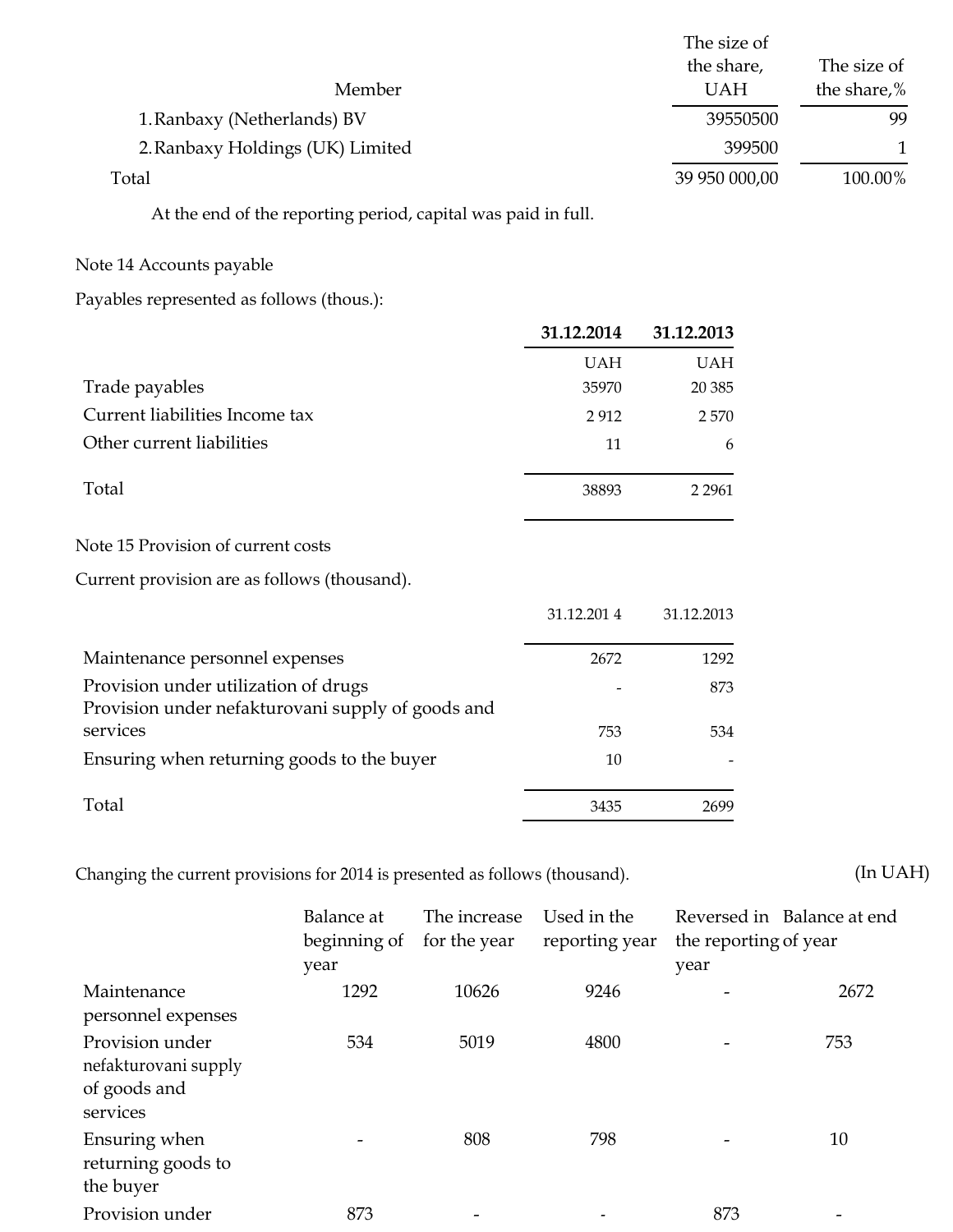| utilization of drugs |      |       |       |     |      |
|----------------------|------|-------|-------|-----|------|
| Total                | 2699 | 16453 | 14844 | 873 | 3435 |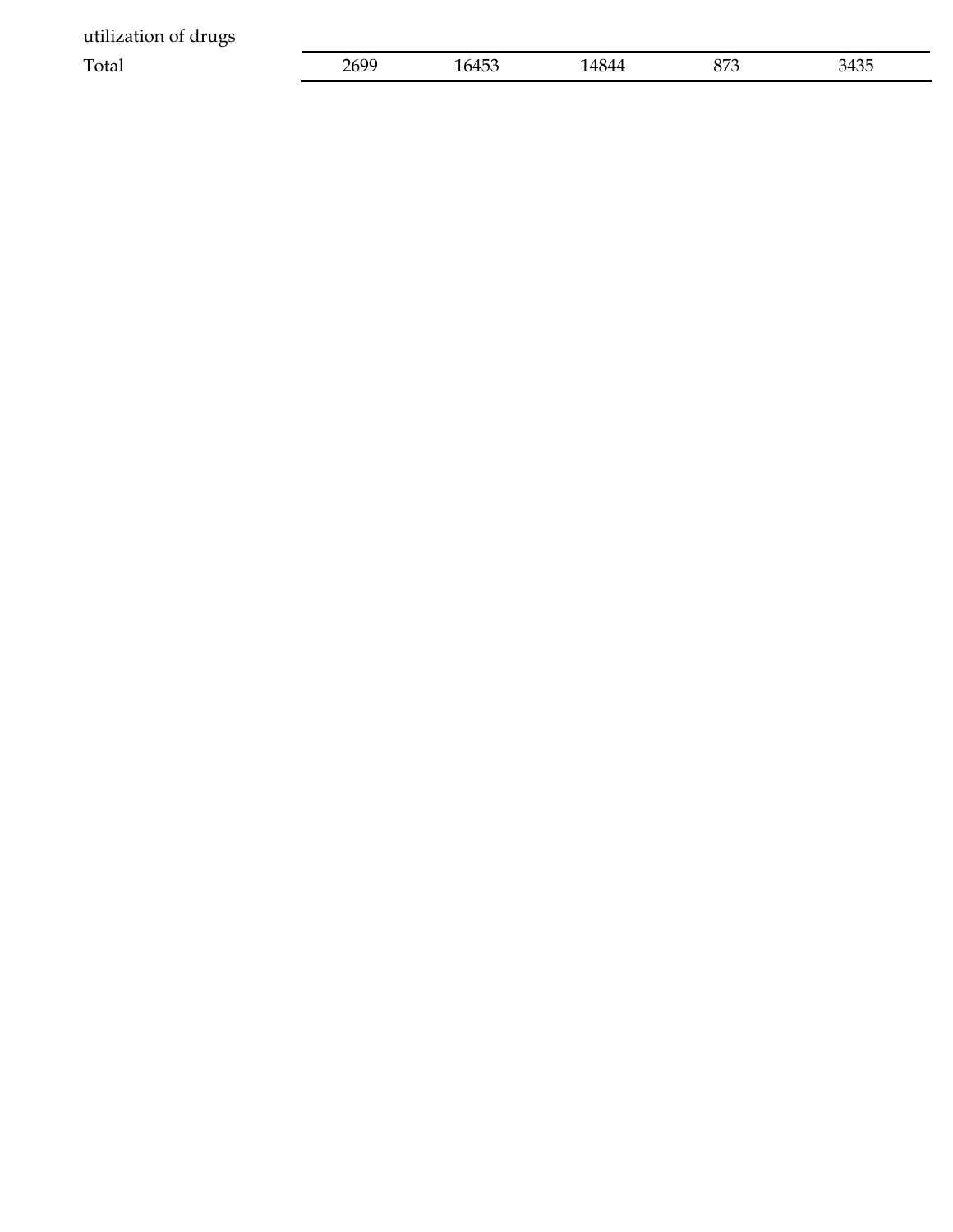Note 16 Income from sale

For the year ended December 31, revenues of the Company were:

|                                                                                                          | 2014       | 2013         |
|----------------------------------------------------------------------------------------------------------|------------|--------------|
| <b>Implementation</b> in Ukraine                                                                         | 189,998    | 204714       |
| Realyzatsiya on the territory of Moldova                                                                 | 581        |              |
|                                                                                                          |            |              |
| Total                                                                                                    | 190579     | 204714       |
| All proceeds received by the Company from the wholesale sale of medicines and services.                  |            |              |
| Note 17 Cost of sales<br>For the year ended December 31, cost of<br>sales was:                           |            |              |
|                                                                                                          | 2014       | 2013         |
| Cost of sales                                                                                            | (102, 485) | (169, 924)   |
| Total                                                                                                    | (102, 485) | (169, 924)   |
| Note 18 Administrative expenses<br>For the year ended 31 December,<br>administrative expenses comprised: | 2014       | 2013         |
| Costs of administrative staff                                                                            | 5543       | 1764         |
| Charges for salaries                                                                                     | 793        | 242          |
| Leasing and car maintenance                                                                              | 434        | 112          |
| <b>Banking services</b>                                                                                  | 314        | 325          |
| Rent and service office<br>Information and consulting<br>services, including audit services,             | 933        | 795          |
| recruiting<br>The costs of servicing computer                                                            | 858        | 477          |
| systems                                                                                                  | 502        | 391          |
| Other administrative expenses                                                                            | 806        | 147          |
| Total                                                                                                    | 10183      | 42533        |
| Note 19 Costs of sales<br>For the year ended December 31, cost<br>of sales were as follows:              |            |              |
|                                                                                                          |            | 2014<br>2013 |
| Rental of warehouse and storage                                                                          |            |              |
| services                                                                                                 | 4771       | 5658         |
| Personnel expenses Marketing and<br>sales                                                                | 24663      | 5394         |
|                                                                                                          |            |              |
| Charges for salaries                                                                                     | 8199       | 1479         |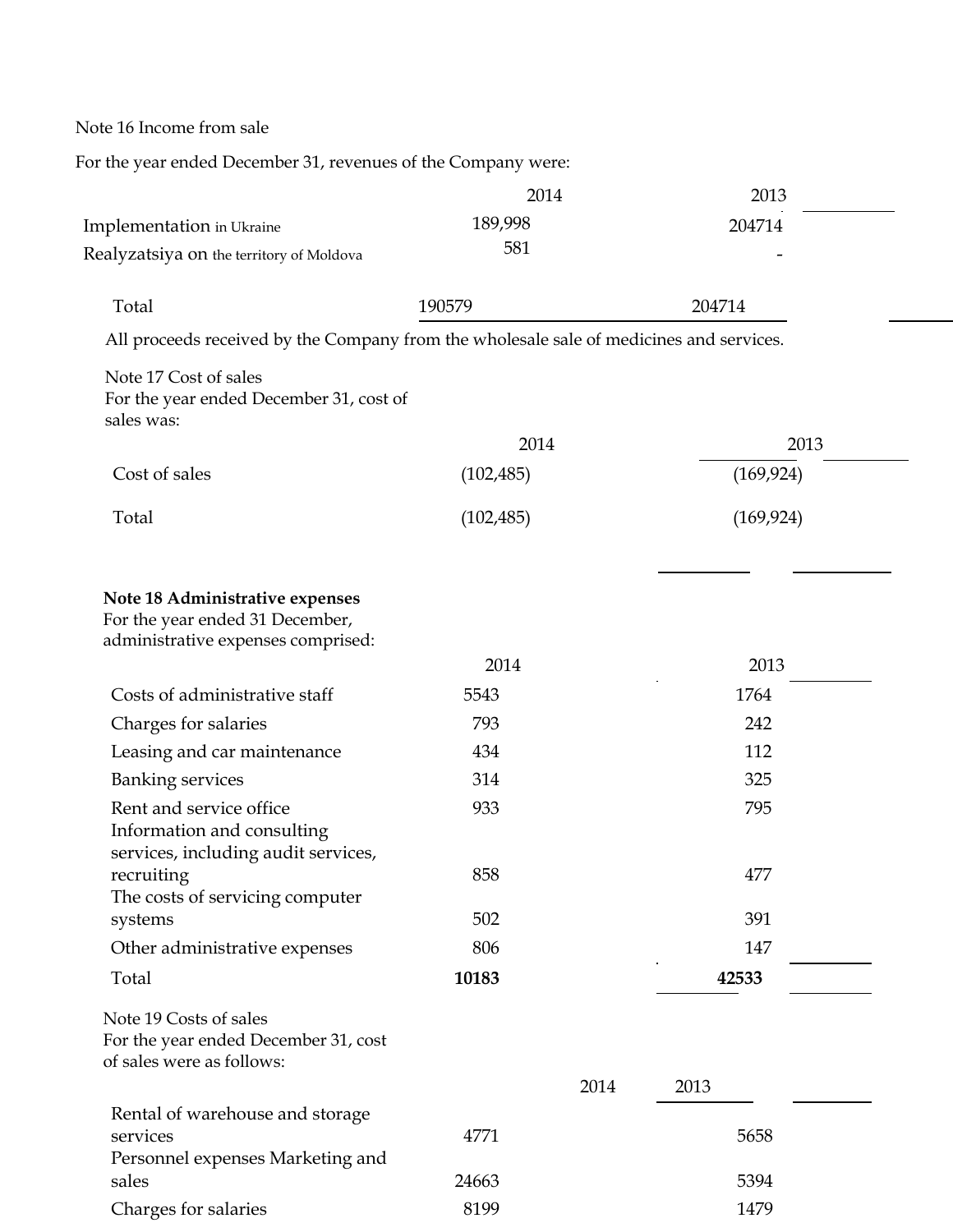| Expenditure on advertising and<br>promotion of medicines                                                        | 6248  |        |    | 3283  |        |
|-----------------------------------------------------------------------------------------------------------------|-------|--------|----|-------|--------|
| Leasing and car maintenance                                                                                     | 10998 |        |    | 1118  |        |
| Quality control                                                                                                 | 786   |        |    | 513   |        |
| Other sales expenses                                                                                            | 1718  |        |    | 693   |        |
| Total                                                                                                           | 57383 |        |    | 18138 |        |
| Note 20 Other income<br>For the year ended December 31,<br>other income of the Company were:                    |       | 2014   |    |       | 2013   |
| The cost of the goods free of charge<br>in connection with the consent of<br>the                                |       |        |    |       |        |
| supplier to compensate the cost of<br>goods with a short shelf life<br>The amount of insurance                  |       |        |    | 5069  | 37,970 |
| compensation<br>Income from operating exchange                                                                  | 7     |        | 28 | 148   | 1,109  |
| differences                                                                                                     |       |        |    | 330   | 2,472  |
| Total                                                                                                           | 7     |        | 28 | 5547  | 41,551 |
| Note 21 Other expenses<br>For the year ended December 31, other expenses of the Company<br>were:                |       |        |    |       |        |
|                                                                                                                 |       |        |    | 2014  | 2013   |
| The financial result from purchase and sale of<br>foreign currency<br>The financial result in the exchange rate |       | 2720   |    |       | 4152   |
| differences transaction id                                                                                      |       | 13106  |    |       | 871    |
| Costs for disposal of medicines                                                                                 |       | 32     |    |       | 6102   |
| <b>Taxes</b>                                                                                                    |       | 340    |    |       |        |
| Excess fuel costs                                                                                               |       | 588    |    |       |        |
| Other expenses                                                                                                  |       | 1313   |    |       |        |
| <b>Total</b>                                                                                                    |       | 18,099 |    |       | 11,125 |
|                                                                                                                 |       |        |    |       |        |

Note 22 Operating leases

As of the date of the financial statements of the Company had contractual obligations on operating leases, which were as follows:

|                   |                        |         |                          | (In UAH'000) |
|-------------------|------------------------|---------|--------------------------|--------------|
|                   | <b>Rental Property</b> |         | <b>Transport Rentals</b> |              |
|                   | 2014                   | 2013    | 2014                     | 2013         |
| Within one year   | 3 16 1                 | 1 4 2 8 | 5872                     | 5 1 5 2      |
| from 2 to 5 years | 1 212                  | 694     | 5 2 7 0                  | 4 401        |
| Over 5 years      |                        |         |                          |              |
|                   | 4373                   | 2122    | 11142                    | 9553         |

Lease payments to be made inthe future after December 31, 2014 represents the commitment to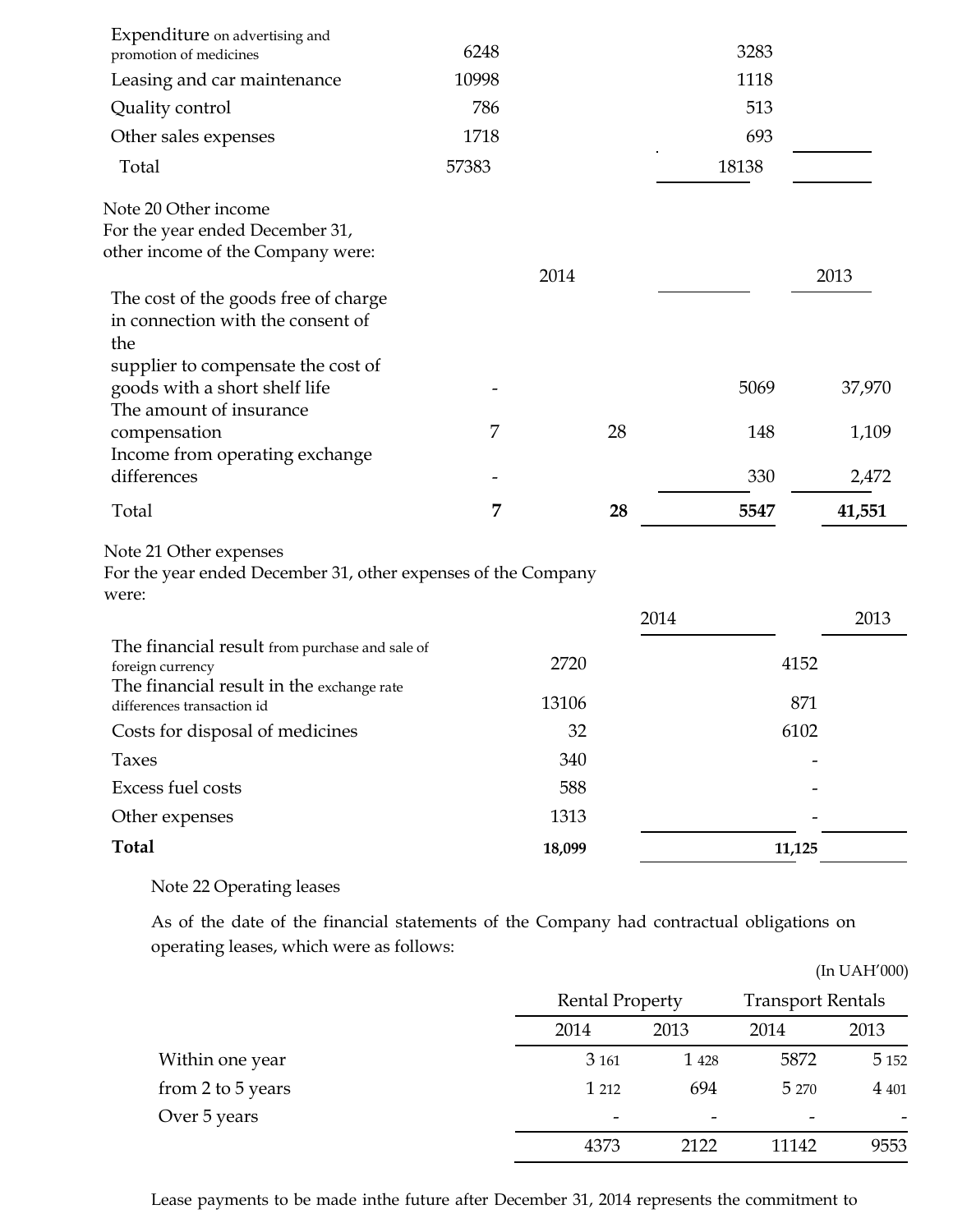lease the office term of 13 months additional agreement on the terms of 19.12.2014r. the lease №12-KP on 24.12.2012r. with "First Investment Company Dnepr" INR 577,196 (UAH 144,818.48) thousand. (Excluding VAT) per month for a period of 21 months under the lease agreement №0703 / 2014 from 07.03.2014r. with "Universal Lodzhystik» INR 472,780 (UAH 118 620.62) thousand.(Excluding VAT) per month and rented automobile transport in terms of operating lease OL-0749-12-KY from 13.08.2012r. with "First Leasing Company» INR 1,557,959 (UAH 390 891.89) thousand per month for a period of 3 years 9 months. (To 09/14/2018) and rented automobile transport under the terms of an operating lease 17.10.2012r. of enterprises with foreign investments "VIP-Rent" INR 392,256 (UAH 98 417.02) thousand per month for a period of 10 months (until 06.10.2015r.).

## Note 23 Related Party Transactions

In these financial statements are considered to parties, one of which controls the company or controlled by it, or together with the organization are the subject of joint control.

Related parties may enter into transactions that were not carried out would be between unrelated parties, the prices and terms of such transactions may differ from the agreements and conditions between unrelated parties.

Related parties include :

- A ktsioneriv;
- Key managing personnel and close members of their families ;
- Companies that are controlled or are experiencing significant influence shareholders.

Transactions with related parties for the year ended December 31, balance and corresponding

calculations are as follows (thousands):

|                                                                                                                                                                                                  | 2013 |            |         |
|--------------------------------------------------------------------------------------------------------------------------------------------------------------------------------------------------|------|------------|---------|
|                                                                                                                                                                                                  | UAH  | <b>UAH</b> |         |
| Purchase of medicines (real imports)                                                                                                                                                             |      | 101,762    | 181,803 |
| Trading Elnya payables<br>possess the powers and obligations in connection including the<br>director .<br>For the year ended December 31, retention of key management<br>personnel was (thous.): |      | 35,352     | 19,732  |
|                                                                                                                                                                                                  |      | 2013       |         |
| Zar corrupt fees and other promotion                                                                                                                                                             |      | 2624       | 1081    |
| Charges for salaries                                                                                                                                                                             |      | 131        | 88      |
| Total short-term benefits                                                                                                                                                                        |      | 2755       | 1169    |
|                                                                                                                                                                                                  |      |            |         |

Note 24 Contingent Liabilities and Potential

Contractual Obligations

As of December 31, 2014 The Company had no significant contractual obligations to third parties.

Legal issues

In the normal course of business for 2014 The Company does not act as a defendant in separate lawsuits and claims.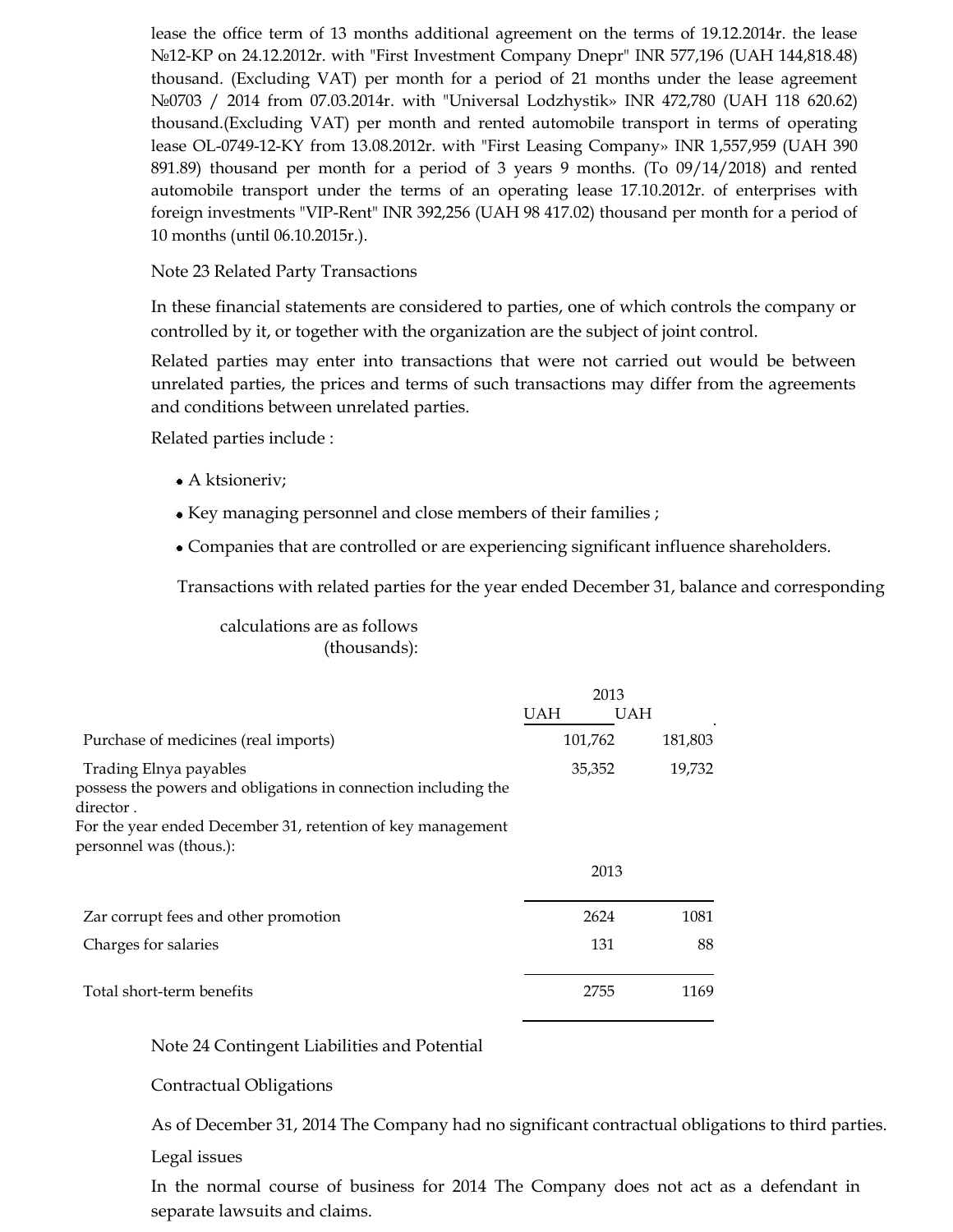#### The tax system

Considering the instability of tax policy, evaluation of deferred tax assets and liabilities was based on management judgment Society, which was based on information that was in his possession at the time of these financial statements.

When calculating the amounts of deferred tax assets and liabilities The Company used the tax rates that are expected to operate during the reversal of temporary differences that led to the emergence of related deferred tax assets and liabilities.

Value added tax charged to the Company at the rate specified in Art. 193 CLE. In connection with the entry into force of the Law of Ukraine of 27 March 2014. N 1166-VII "On prevention of financial catastrophe and creating conditions for economic growth in Ukraine", on April 1, 2014 changed tax rules to VAT drugs, namely regime abolished exemption from taxation of supplies of drugs approved for production and use in Ukraine and listed in the State Register of Medicinal Products. Simultaneously with the same date medicines supplied with the accrual rate of VAT of 7 per cent (paragraph "c" of paragraph 193.1 of Article 193 Section V NKU). VAT amounts paid by the Company in the acquisition of goods and services using a tax rate of 7 percent and 20 percent rate, it included the tax credit in general terms.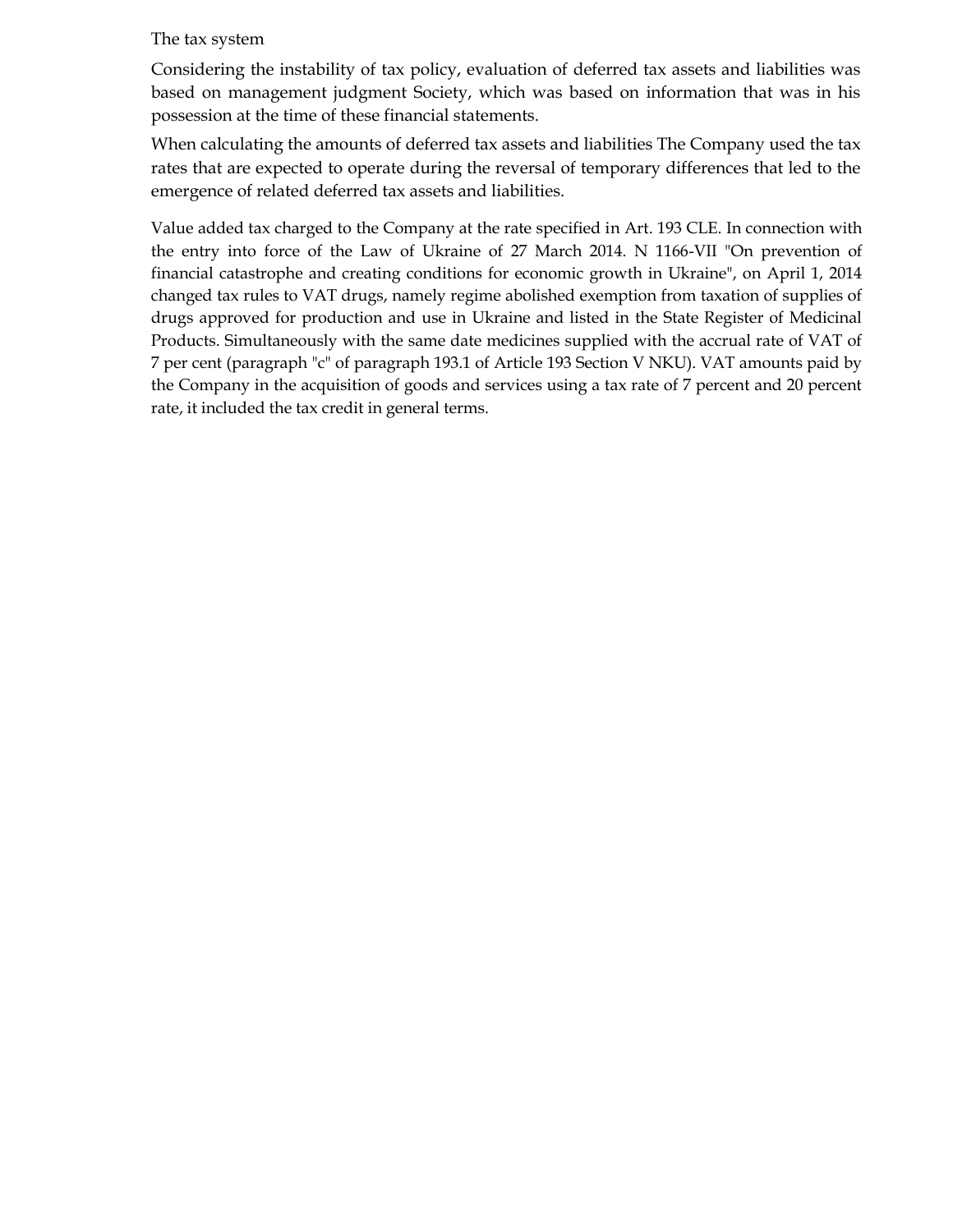#### Note 25 Financial instruments - risk management

Company in the reporting period possessed such financial instruments:

|                                                                           | 2014   | 2013   |
|---------------------------------------------------------------------------|--------|--------|
| <b>FINANCIAL ASSETS</b>                                                   |        |        |
| - Loans and receivables                                                   |        |        |
| Trade receivables                                                         |        |        |
| Trading debt accrued income                                               |        | 7      |
| Cash and cash equivalents                                                 | 20,251 | 8,465  |
|                                                                           | 20,251 | 8,472  |
| <b>FINANCIAL LIABILITIES</b>                                              |        |        |
| - Which are carried at amortized cost                                     |        |        |
| Trade payables                                                            | 35,970 | 20,385 |
| Maintenance personnel benefits under<br>nefakturovani supply of goods and |        |        |
| services                                                                  | 3,435  | 2,699  |
| Payables for calculations of wages                                        | 11     | 6      |
|                                                                           | 39,416 | 23,090 |

Risk management is an important element of the Company. The main risks inherent in the activities of the Company are those related to credit, currency risk and liquidity risk. Description of the Company and risk management policies for those risks is as follows.

#### Credit risk

Financial instruments that may expose the Company significant credit risk, are cash and cash equivalents, receivables. Cash and cash equivalents are recognized bank with foreign investment.

Trade receivables as of 31.12.2014 p. No. The Company does not require collateral in financial assets. Guidelines developed by the Company credit policy, and possible credit risks are constantly monitored. Risk assessment is performed on all counterparties for which credit risk exceeds a certain amount.

In accordance with paragraph 36 of IFRS 7 "Financial Instruments: Disclosures", at the end of 2014, the Company determined the maximum credit risk in the amount of the book value of cash and cash equivalents, which is 20 251 thousand. UAH. Quantitative reflect credit risk on financial assets is presented below.

|                           | <b>Book</b> |            |
|---------------------------|-------------|------------|
|                           | value       |            |
|                           | <b>UAH</b>  | <b>UAH</b> |
| Cash and cash equivalents | 20251       | 20251      |
|                           | 20251       | 20251      |

Credit risks the Company is monitored and analyzed in each case, and management believes that credit risk is appropriately reflected in the allowance for impairment of assets.

#### Currency risk

For the Company, like many other businesses that operate in Ukraine, foreign currencies, particularly the US dollar and the euro, play a significant role in the implementation of business operations. As of December 31, 2013 the official rate of the National Bank of Ukraine ("NBU") amounted to 7.993 UAH for 1 USD and 11.042 hryvnia for one euro. As of December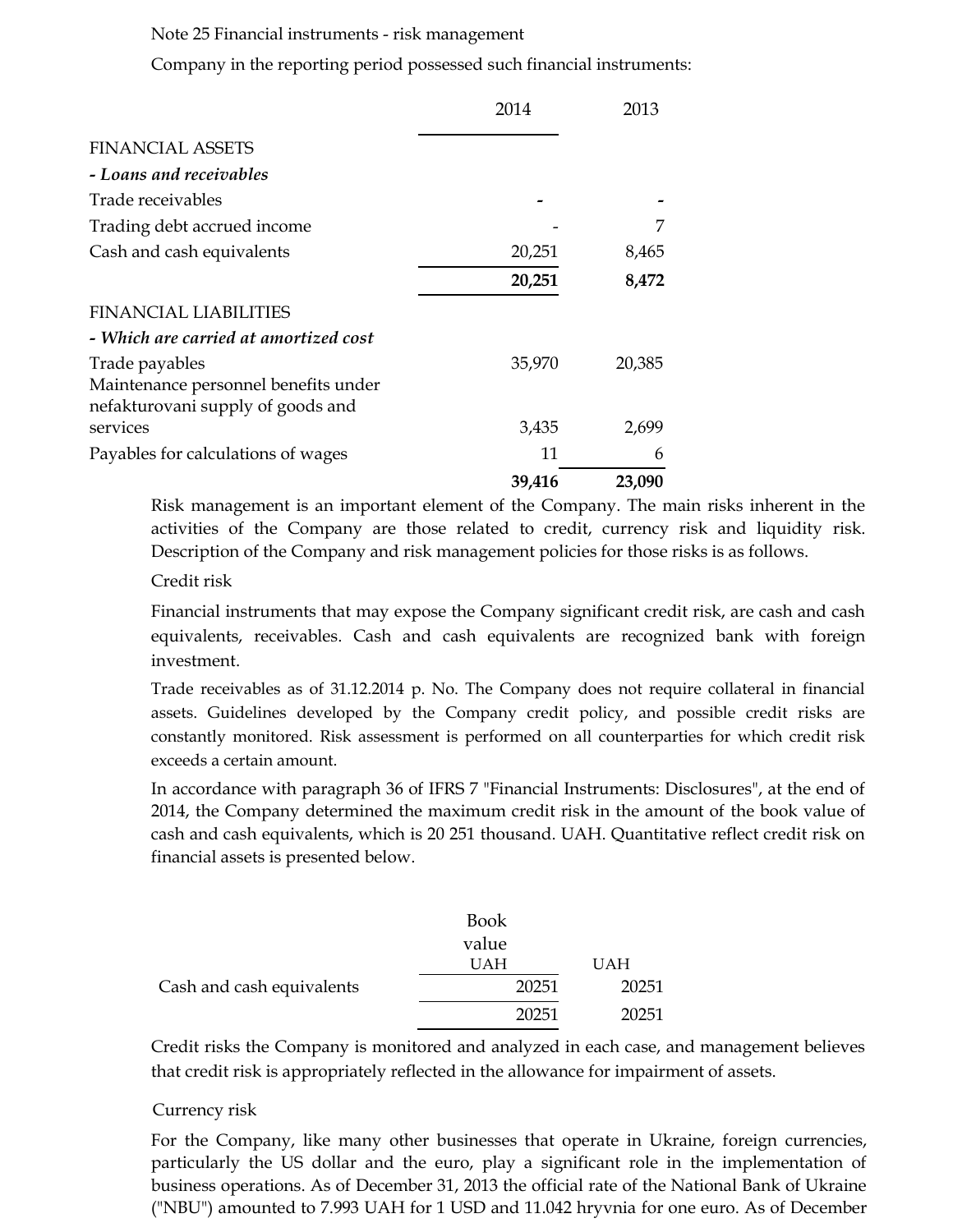31, 2014 the official rate of the National Bank of Ukraine ("NBU") amounted to 15.769 UAH for 1 USD and 19.233 hryvnia for one euro. Thus came true a significant depreciation of the national currency against the US dollar and the euro, which substantially affects the growth of currency risk.

Details of the change of course of key foreign currencies for reporting and prior periods is presented below.

| US dollar                 | 2014   | 2013   |
|---------------------------|--------|--------|
| Average rate              | 11.954 | 7.993  |
| NBU rate at end of period | 15.769 | 7.993  |
| <b>EURO</b>               | 2014   | 2013   |
| Average rate              | 15.782 | 10.616 |
| NBU rate at end of period | 19.233 | 11.042 |

Cash in foreign currency as well as trade receivables and payables give rise to currency risk.

Under IFRS 7, currency risk arising from financial instruments denominated in currencies that are not functional and are monetary in nature; risks associated with the conversion of currencies not included. Foreign exchange risk arises mainly on non-functional currencies in which the Company holds financial instruments.

The following table shows the concentration of foreign exchange risk of the Company as at 31 December 2014.

|                                | Grn    | Euro                     | USD Non-Article Together |        |         |
|--------------------------------|--------|--------------------------|--------------------------|--------|---------|
| <b>AKTYVbI</b>                 |        |                          |                          |        |         |
| Tangible and intangible assets |        |                          |                          | 1402   | 1402    |
| Deferred tax assets            |        |                          |                          | 617    | 617     |
| Inventories                    |        |                          |                          | 55829  | 55829   |
| Trade and other receivables    |        |                          |                          | 4540   | 4540    |
| Cash and cash equivalents      | 20033  |                          | 218                      |        | 20251   |
| Deferred expenses              |        |                          |                          | 1007   | 1007    |
| Total assets                   | 20033  | $\overline{\phantom{a}}$ | 218                      | 63395  | 83646   |
| Liabilities 'Liabilities       |        |                          |                          |        |         |
| Trade and other payables       | (4064) | (23045)                  | (12307)                  | (2912) | (42328) |
| <b>Total liabilities</b>       | (4064) | (23045)                  | (12307)                  | (2912) | (42328) |
| Net balance sheet position     | 15969  | (23045)                  | (12,089)                 | 60483  | 41318   |

As a result of the economic crisis Ukraine (see. Note 4) in 2014 there was a significant devaluation of the national currency against the US dollar (+ 97%) and the euro (+ 74%) and the risk of further depreciation of 20-40% over the next year remains relevant.

The table below shows the sensitivity of profit before tax of the Company for forecasting changes in foreign exchange rates, the constant other components.

|                                      | Growth | The impact on profit<br>before tax |  |  |
|--------------------------------------|--------|------------------------------------|--|--|
| For the year ended December 31, 2014 |        |                                    |  |  |
| Changes in exchange rates Euro       | $+25%$ | (5761)                             |  |  |
| Change of exchange rate USD          | $+25%$ | (6227)                             |  |  |